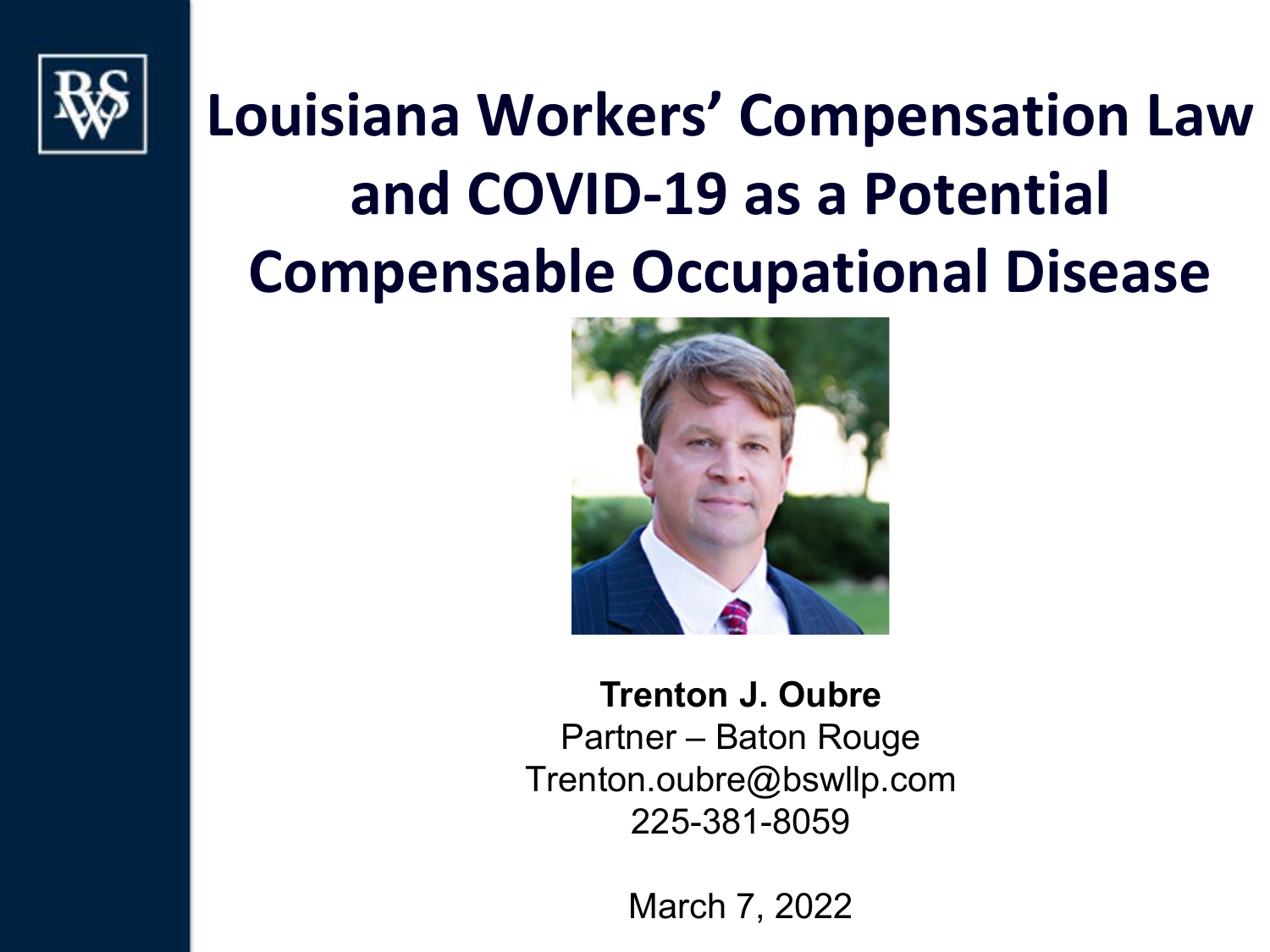

# **Louisiana's Workers' Compensation Occupational Disease Statutes: A History**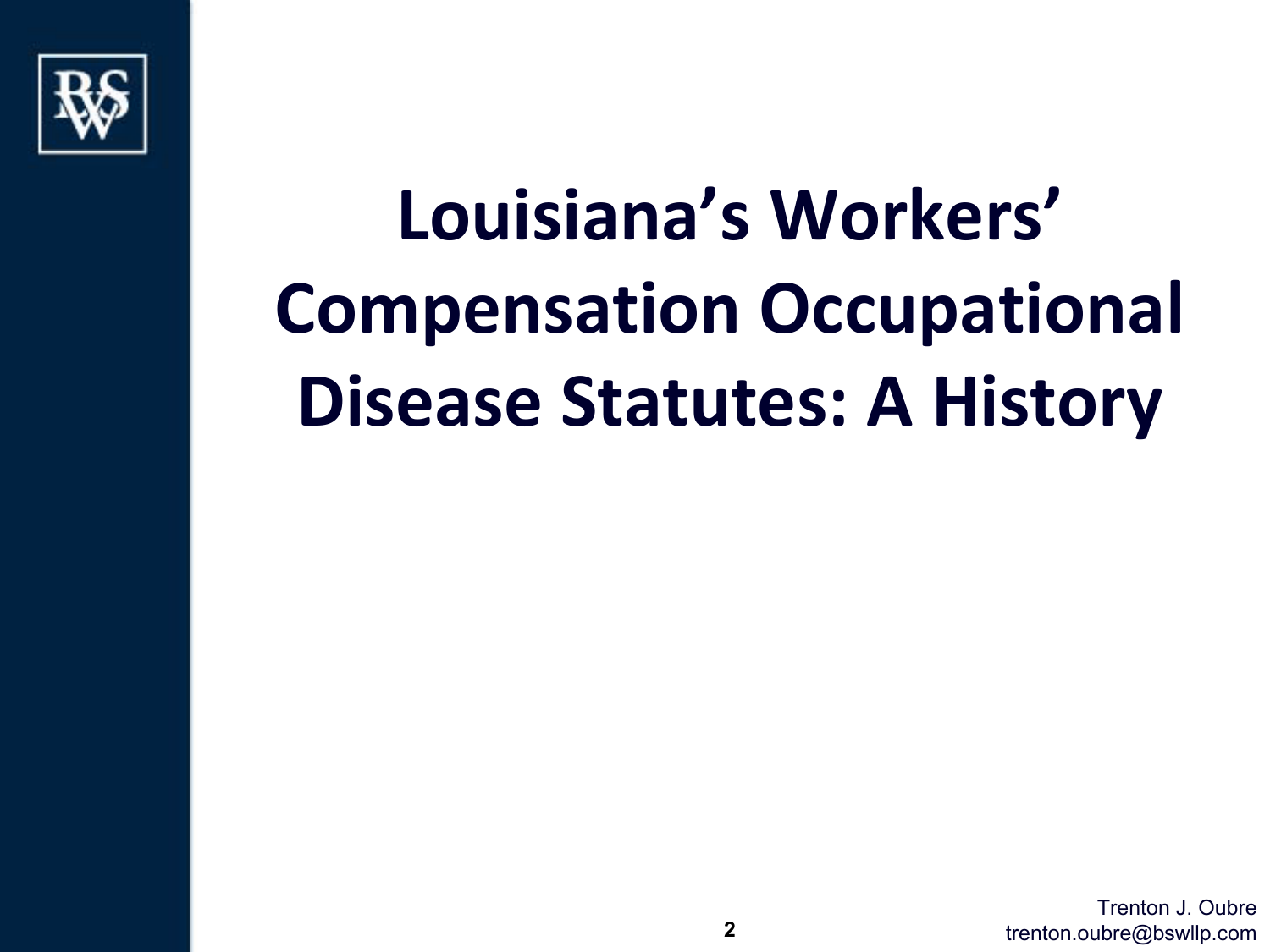

To understand the potential to employers for possible compensability of COVID-19 infections of its employees under Louisiana Worker's Compensation law, it is important to understand the history of relevant Louisiana law.

In 1952, the Louisiana legislature established express statutory authority for the coverage of occupational diseases under Louisiana's workers' compensation law. The legislature rejected the notion of blanket coverage for all occupational diseases, and instead chose a moderate approach. The early legislation provided compensation for contraction of occupational diseases, which were placed into two categories:

One category included specifically listed diseases, namely conditions caused by exposure to  $\overline{X}$  rays or radioactive substances, asbestosis, silicosis, dermatosis, and pneumoconiosis. The other category identified diseases by causative agents.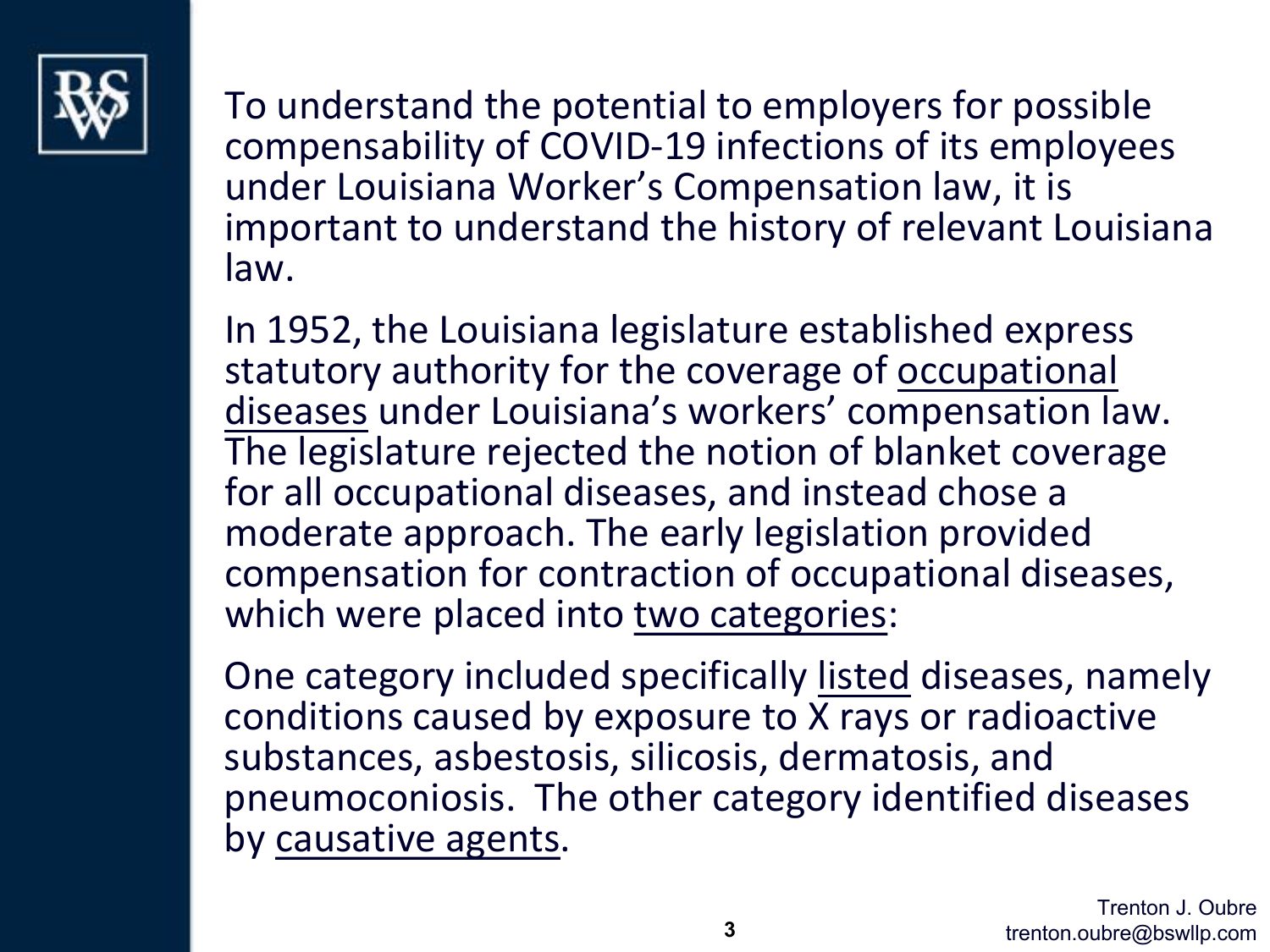

In 1975, it was recognized that many employmentrelated diseases did not fall into the two enumerated categories. Accordingly, the occupational disease statute was amended, setting forth a new definition of "occupational disease." The list of specific diseases for which there was coverage under workers' compensation was removed, and substituted for the following: "[a]n occupational disease shall mean only that disease or illness which is due to causes and conditions **characteristic of** and **peculiar to** the particular trade, occupation, process, or employment in which the employee is exposed to such disease." Through this amendment, the legislature was signaling its acceptance of a broader and more expansive definition of "occupational diseases" for which workers could seek compensation. Originally, La. R.S. 23:1031.1 provided as follows: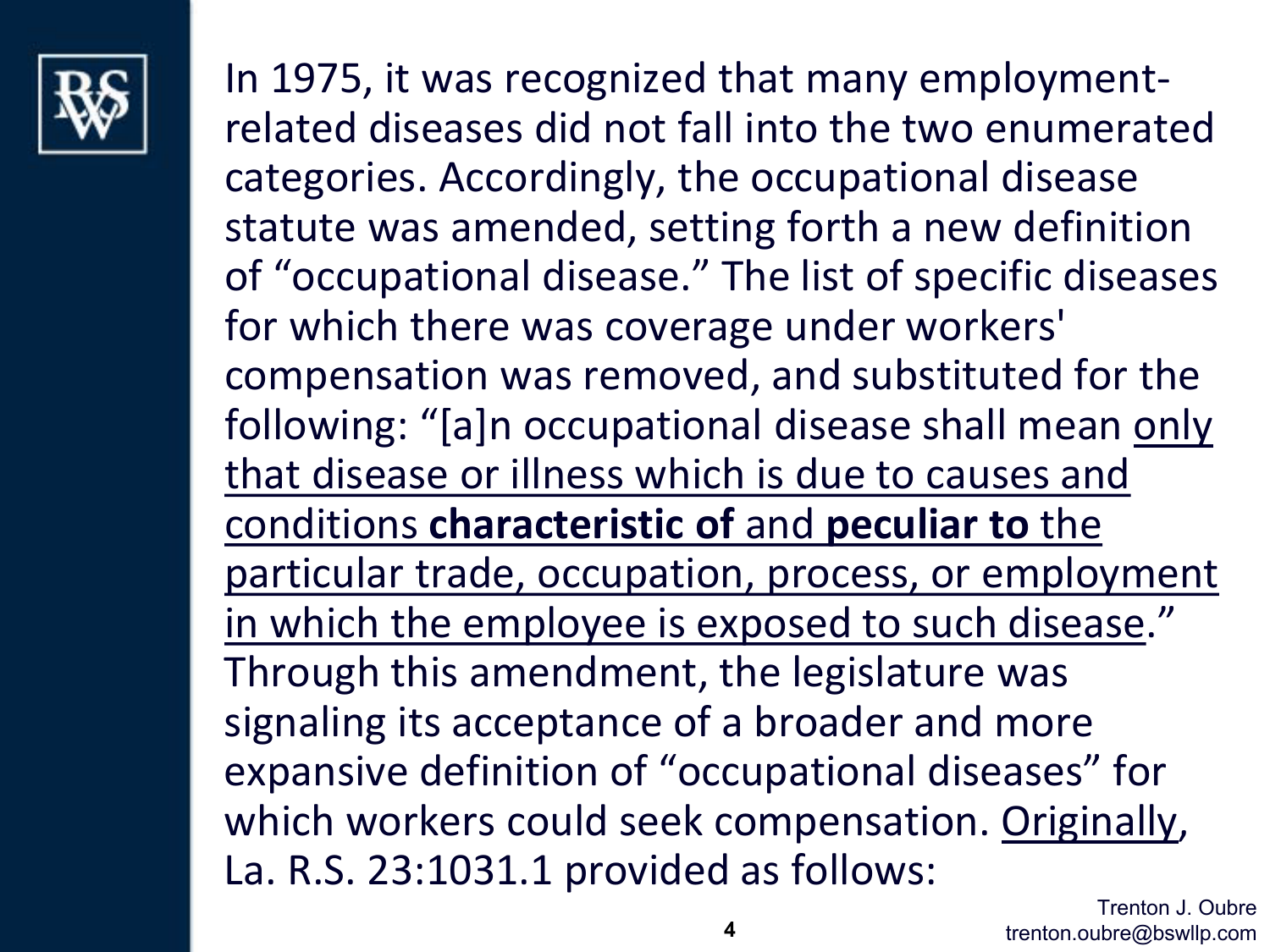

- A. Every employee who is disabled because of the contraction of an occupational disease as herein defined, or the dependent of an employee whose death is caused by an occupational disease, as herein defined, shall be entitled to the compensation provided in this Chapter the same as if said employee received personal injury by accident arising out of and in the course of his employment.
- B. An occupational disease shall mean only that disease or illness which is due to causes and conditions characteristic of and peculiar to the particular trade, occupation, process, or employment in which the employee is exposed to such disease.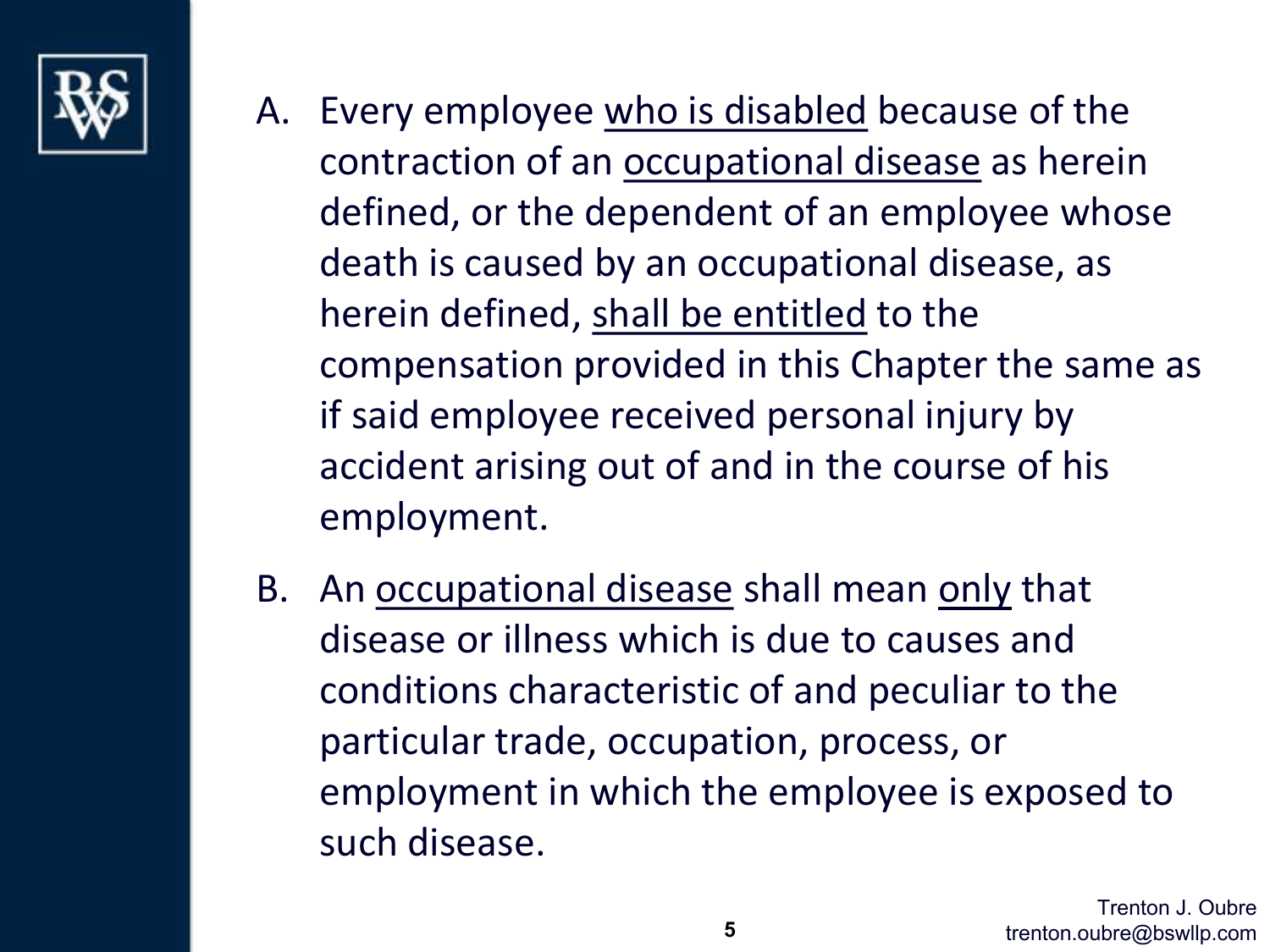

In 1989, the legislature again amended the definition of "occupational disease" to exclude certain conditions, including degenerative disc disease, spinal stenosis, arthritis of any type, mental illness, and heart-related or perivascular disease. In 1990, the legislature specifically clarified that carpal tunnel is considered an occupational disease.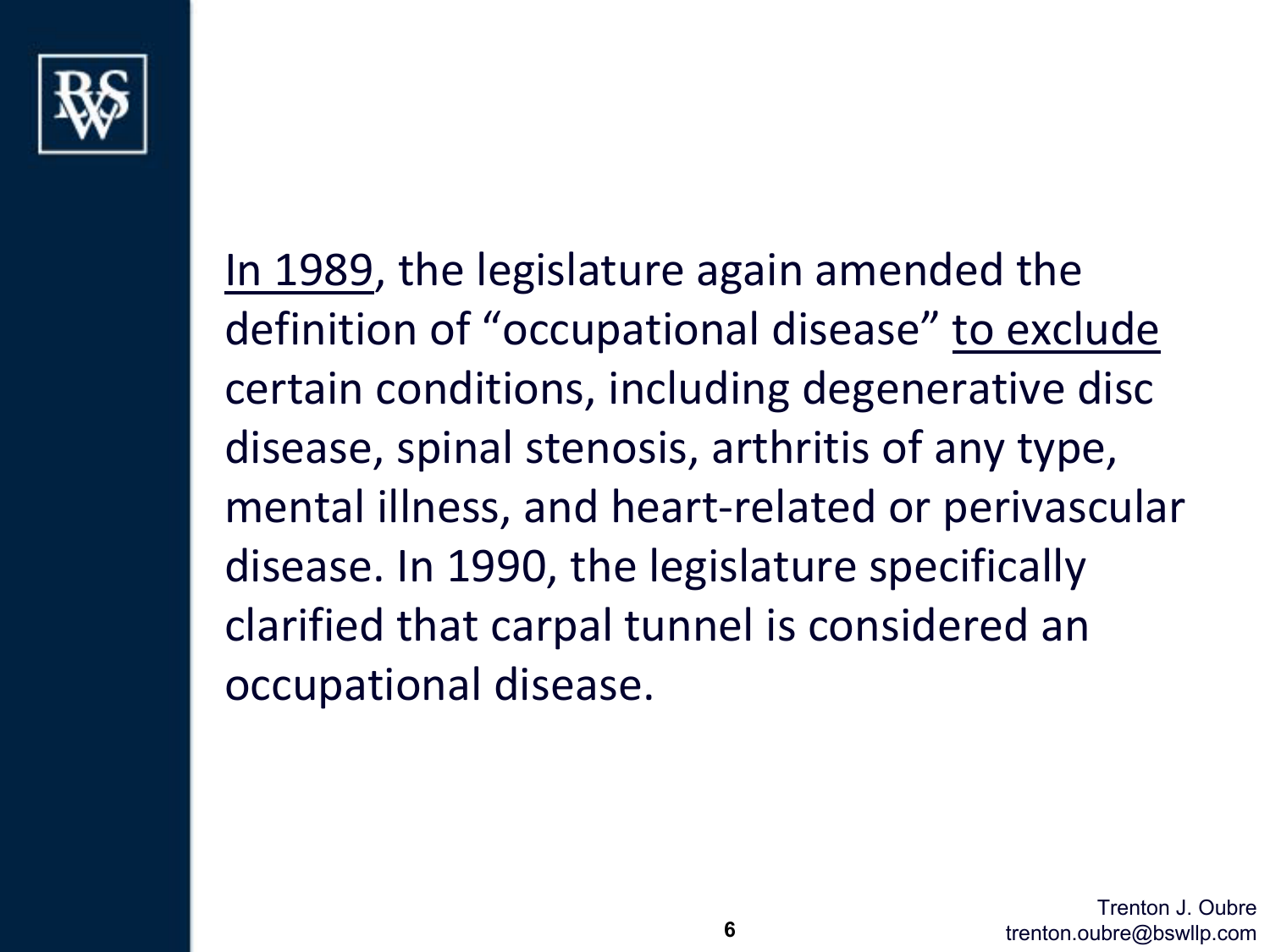

Through these amendments, the current and applicable Louisiana Workers' Compensation "Occupational Disease" statute is as follows:

- *A. Every employee who is disabled because of the contraction of an occupational disease as herein defined, or the dependent of an employee whose death is caused by an occupational disease, as herein defined, shall be entitled to the compensation provided in this Chapter the same as if said employee received personal injury by accident arising out of and in the course of his employment.*
- *B. An occupational disease means only that disease or illness which is due to causes and conditions characteristic of and peculiar to the particular trade, occupation, process, or employment in which the employee is exposed to such disease. Occupational disease shall include injuries due to work-related carpal tunnel syndrome. Degenerative disc disease, spinal stenosis, arthritis of any type, mental illness, and heart-related or perivascular disease are specifically excluded from the classification of an occupational disease for the purpose of this Section.*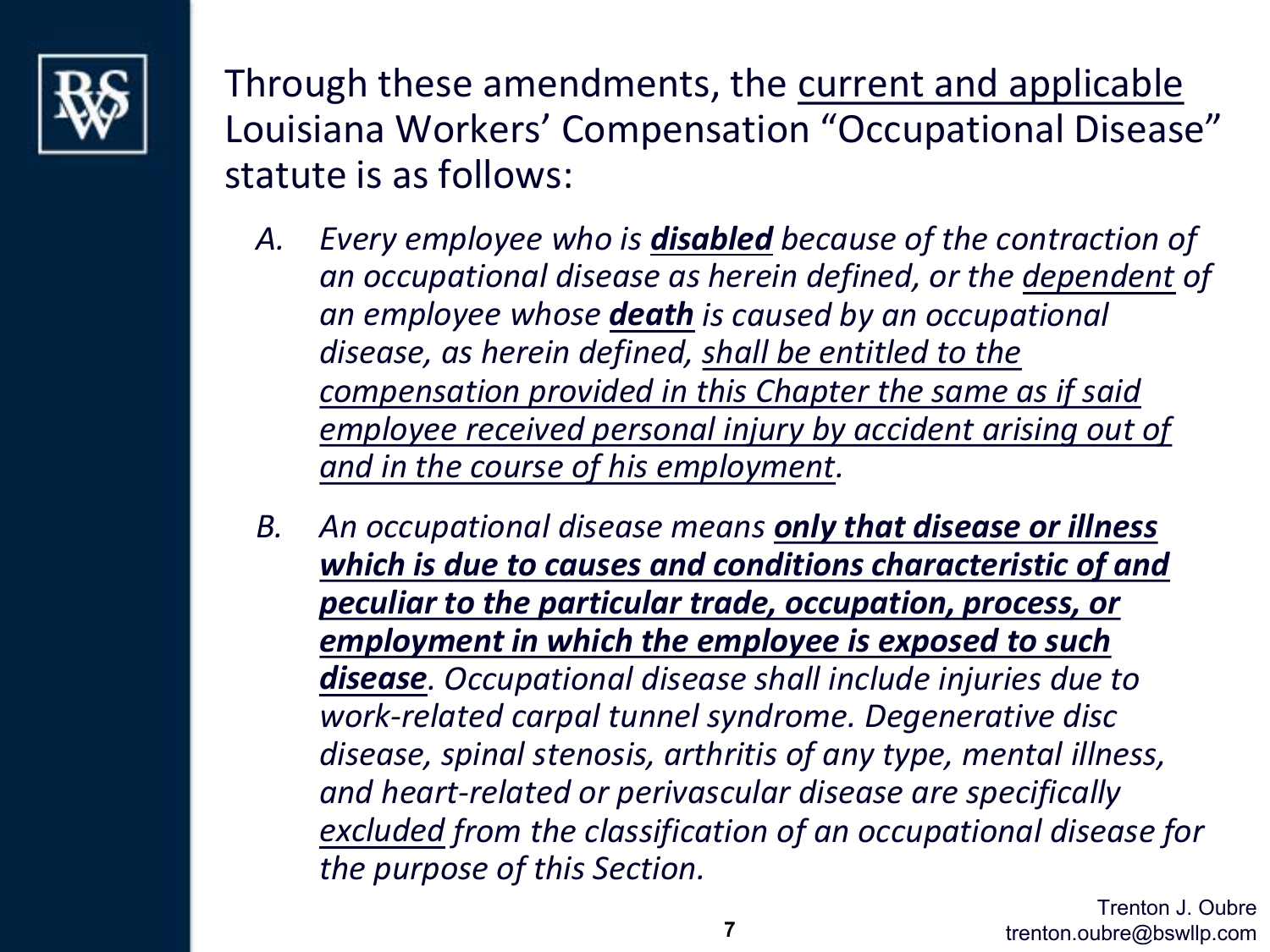

*C. Notwithstanding the limitations of Subsection B hereof, every laboratory technician who is disabled because of the contraction of any disease, diseased condition, or poisoning which disease, diseased condition, or poisoning is a result, whether directly or indirectly, of the nature of the work performed, or the dependent of a laboratory technician whose death is the result of a disease, diseased condition, or poisoning, whether directly or indirectly, of the nature of the work performed shall be entitled to compensation provided in this Chapter the same as if said laboratory technician received personal injury by accident arising out of and in the course of his employment.*

*As used herein, the phrase "laboratory technician" shall mean any person who, because of his skills in the technical details of his work, is employed in a place devoted to experimental study in any branch of the natural or applied sciences; to the application of scientific principles of examination, testing, or analysis by instruments, apparatus, chemical or biological reactions or other scientific processes for the purposes of the natural or applied sciences; to the preparation, usually on a small scale, of drugs, chemicals, explosives, or other products or substances for experimental or analytical purposes; or in any other similar place of employment.*

*Except as otherwise provided in this Subsection, any disability or death claim arising under the provisions of this Subsection shall be handled in the same manner and considered the same as disability or death claims arising due to occupational diseases.*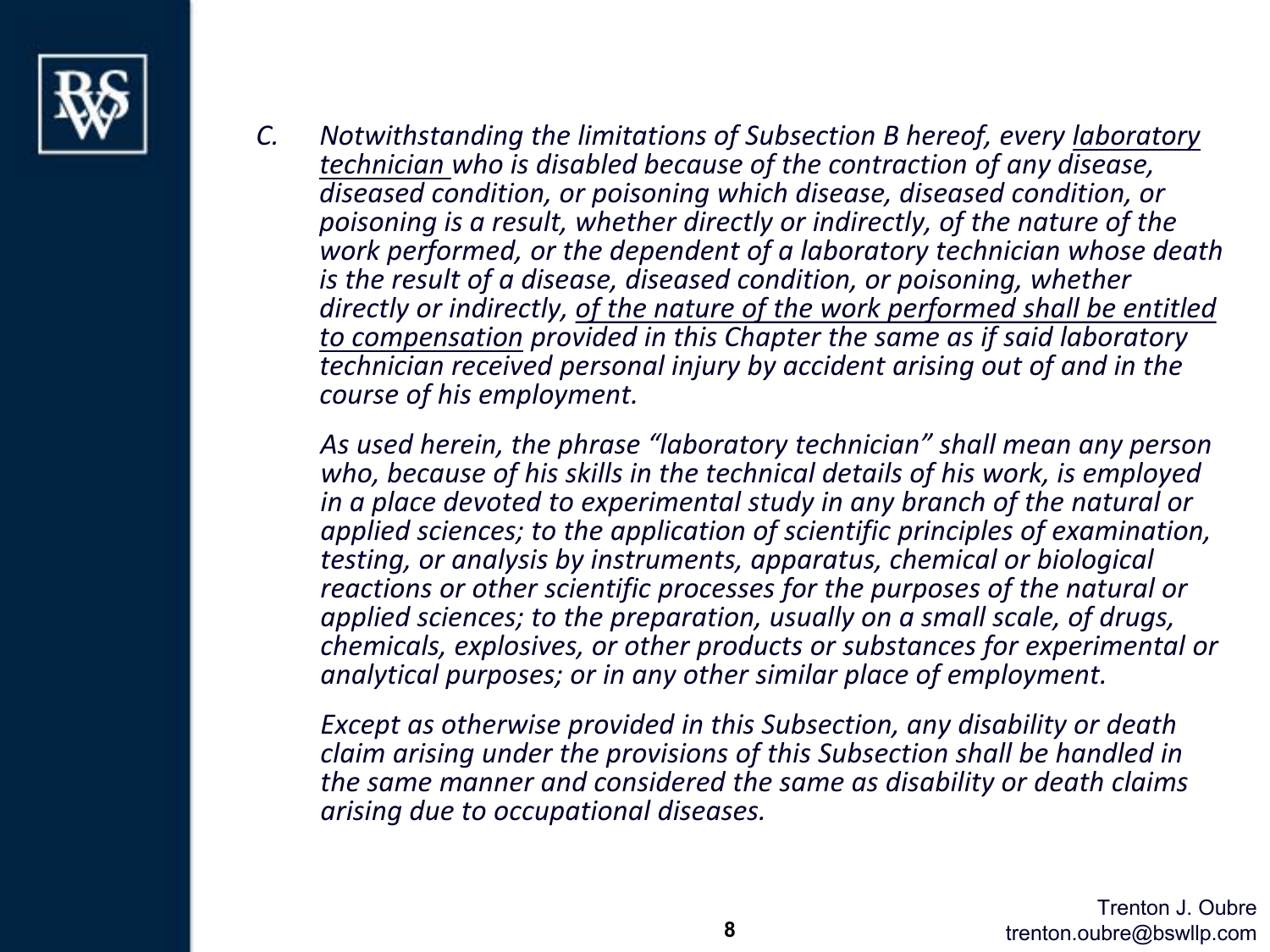

- *D. Any occupational disease contracted by an employee while performing work for a particular employer in which he has been engaged for less than twelve months shall be presumed not to have been contracted in the course of and arising out of such employment, provided, however, that any such occupational disease so contracted within the twelve months' limitations as set out herein shall become compensable when the occupational disease shall have been proved to have been contracted during the course of the prior twelve months' employment by a preponderance of evidence.*
- *E. All claims for disability arising from an occupational disease are barred unless the employee files a claim as provided in this Chapter within one year of the date of that:*
	- *1) The disease manifested itself.*
	- *2) The employee is disabled from working as a result of the disease.*
	- *3) The employee knows or has reasonable grounds to believe that the disease is occupationally related.*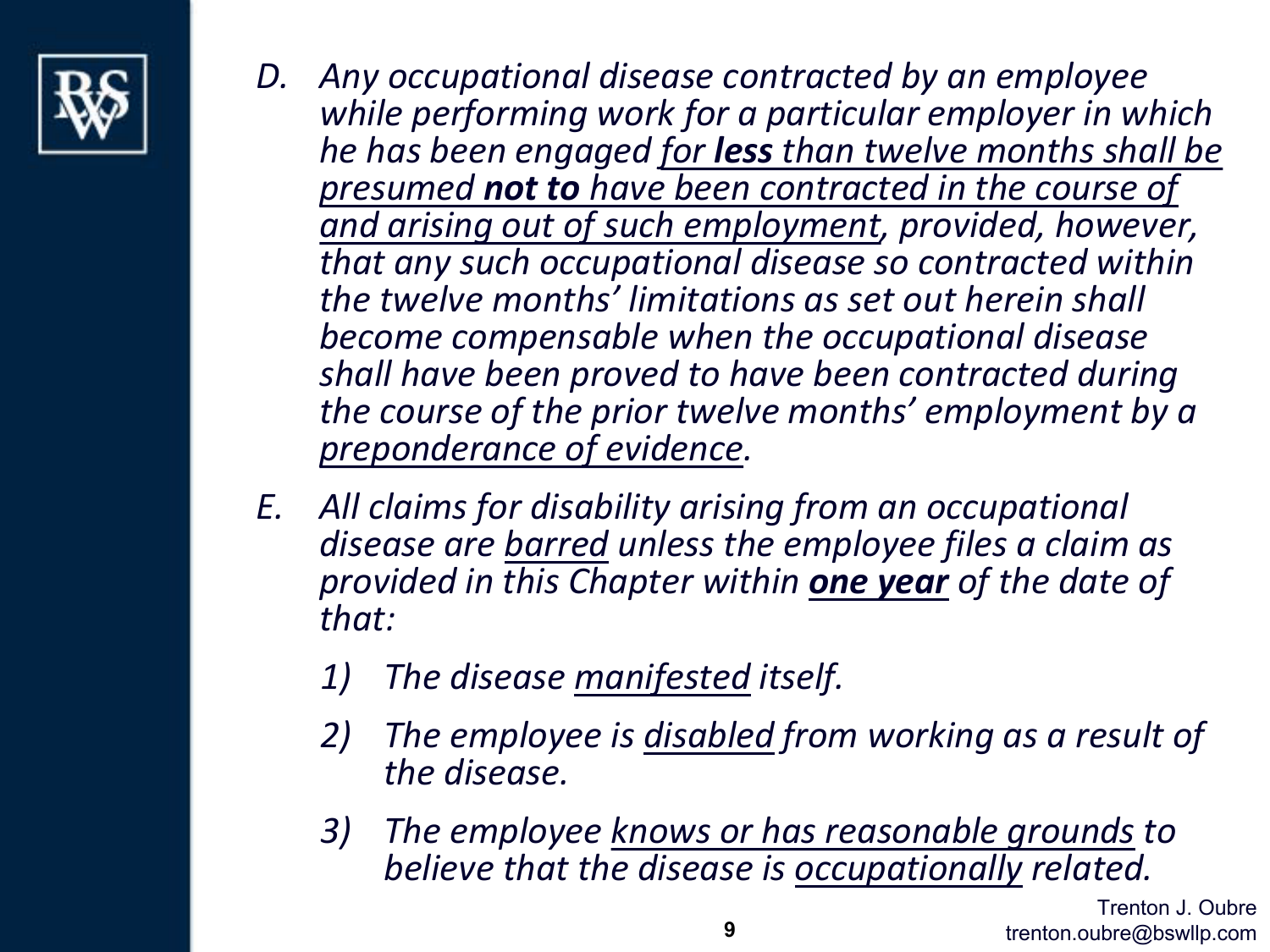

- *F. All claims for death arising from an occupational disease are barred unless the dependent or dependents as set out herein file a claim as provided in this Chapter within one year of the date of death of such employee (or) within one year of the date the claimant has reasonable grounds to believe that the death resulted from an occupational disease.*
- *G. Compensation shall not be payable hereunder to an employee or his dependents on account of disability or death arising from disease suffered by an employee who, at the time of entering into the employment from which the disease is claimed to have resulted, shall have willfully and falsely represented himself as not having previously suffered from such disease.*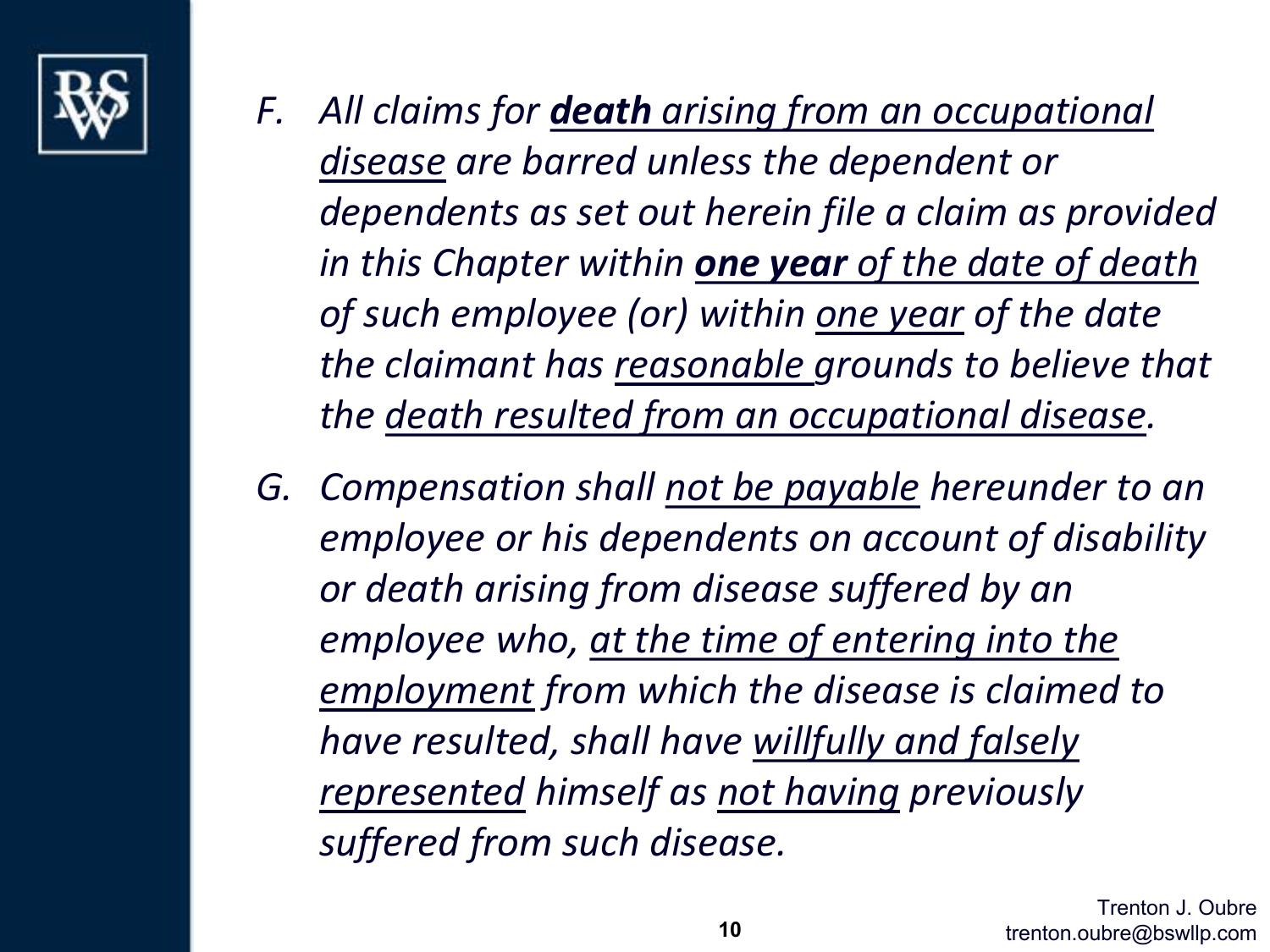

- *H. The rights and remedies herein granted to an employee or his dependent on account of an occupational disease for which he is entitled to compensation under this Chapter shall be exclusive of all other rights and remedies of such employee, his personal representatives, dependents or relatives.*
- *I. Notice of the time limitation in which claims may be filed for occupational disease or death resulting from occupational disease shall be posted by the employer at some convenient and conspicuous point about the place of business. If the employer fails to post this notice, the time in which a claim may be filed shall be extended for an additional six months.*

La. R.S. 23:1031.1. (Emphasis added).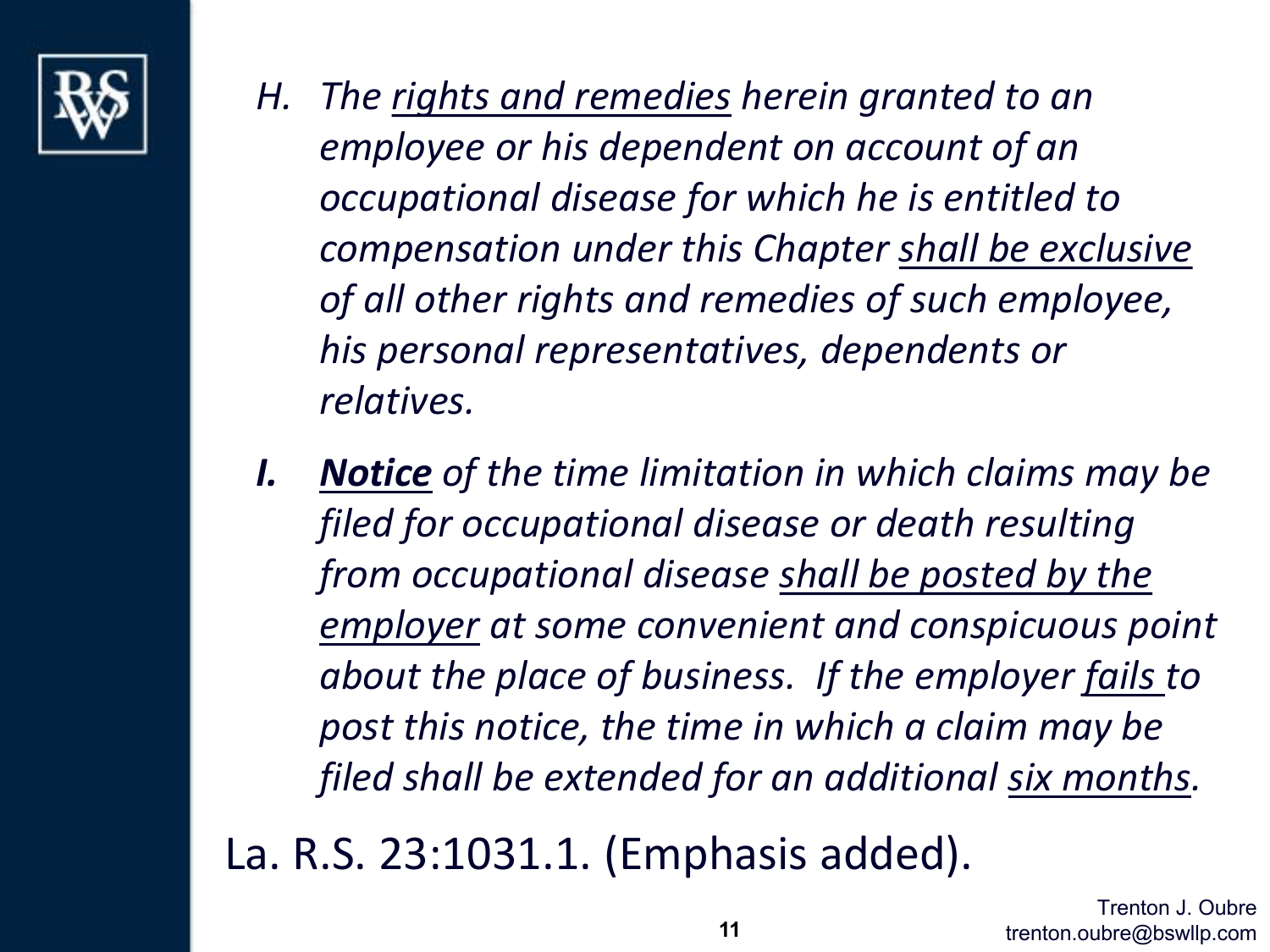

After recognizing that an "occupational disease" includes repetitive injuries that result in a gradual deterioration or progressive degeneration, such as carpal tunnel syndrome, the legislature also revised the definition of "accident." Accordingly, "accident" is defined as follows:

*1) "Accident" means an unexpected or unforeseen actual, identifiable, precipitous event happening suddenly or violently, with or without human fault, and directly producing at the time objective findings of an injury which is more than simply a gradual deterioration or progressive degeneration.*

La. R.S. 23:1021(1) (2014). (Emphasis added).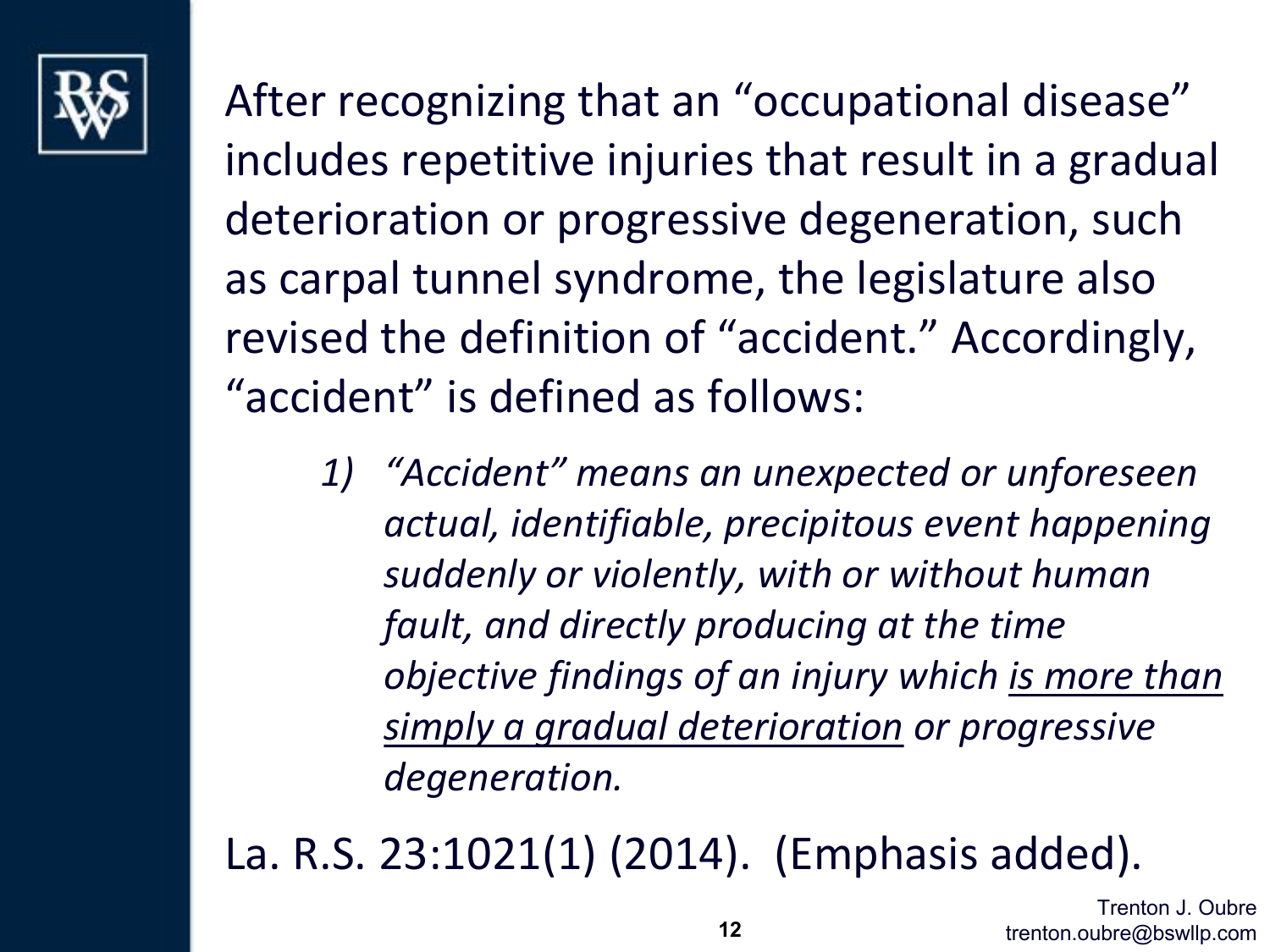

Thus, when an employee becomes disabled due to an occupational disease, he or she may be entitled to workers' compensation benefits as if said employee received personal injury by accident arising out of and in the course of his employment. However, the employee must show, by a preponderance of the evidence, that the **disease or illness is due to causes and conditions characteristic of and peculiar to the particular trade, occupation, process, or employment in which the employee is exposed to such disease**.

If an employee has been engaged in the particular work for an employer for less than 12 months, the disease is presumed to have not been contracted in the course of scope of employment. However, an employee can overcome this presumption by a preponderance of the evidence.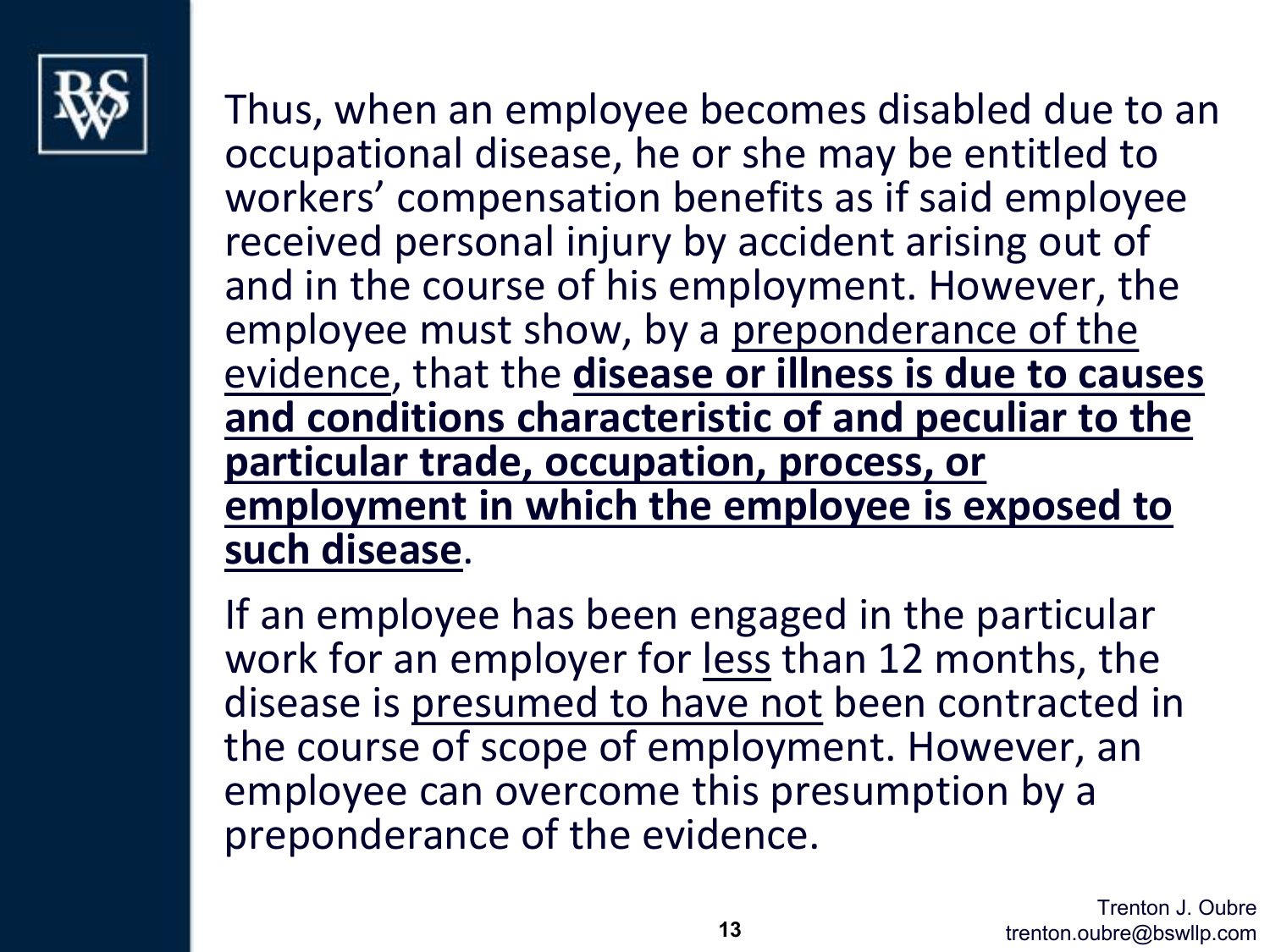

Moreover, this statute provides a specific time period for the employee or their respective dependent to file a claim for an occupational disease, being one year when three elements are all met:

- 1) that the disease manifested itself;
- 2) that the employee is disabled from working as a result of the disease; and
- 3) the employee knows or has reasonable grounds to believe that the disease is occupationally related.

All three elements must be met for the one year period to begin to run.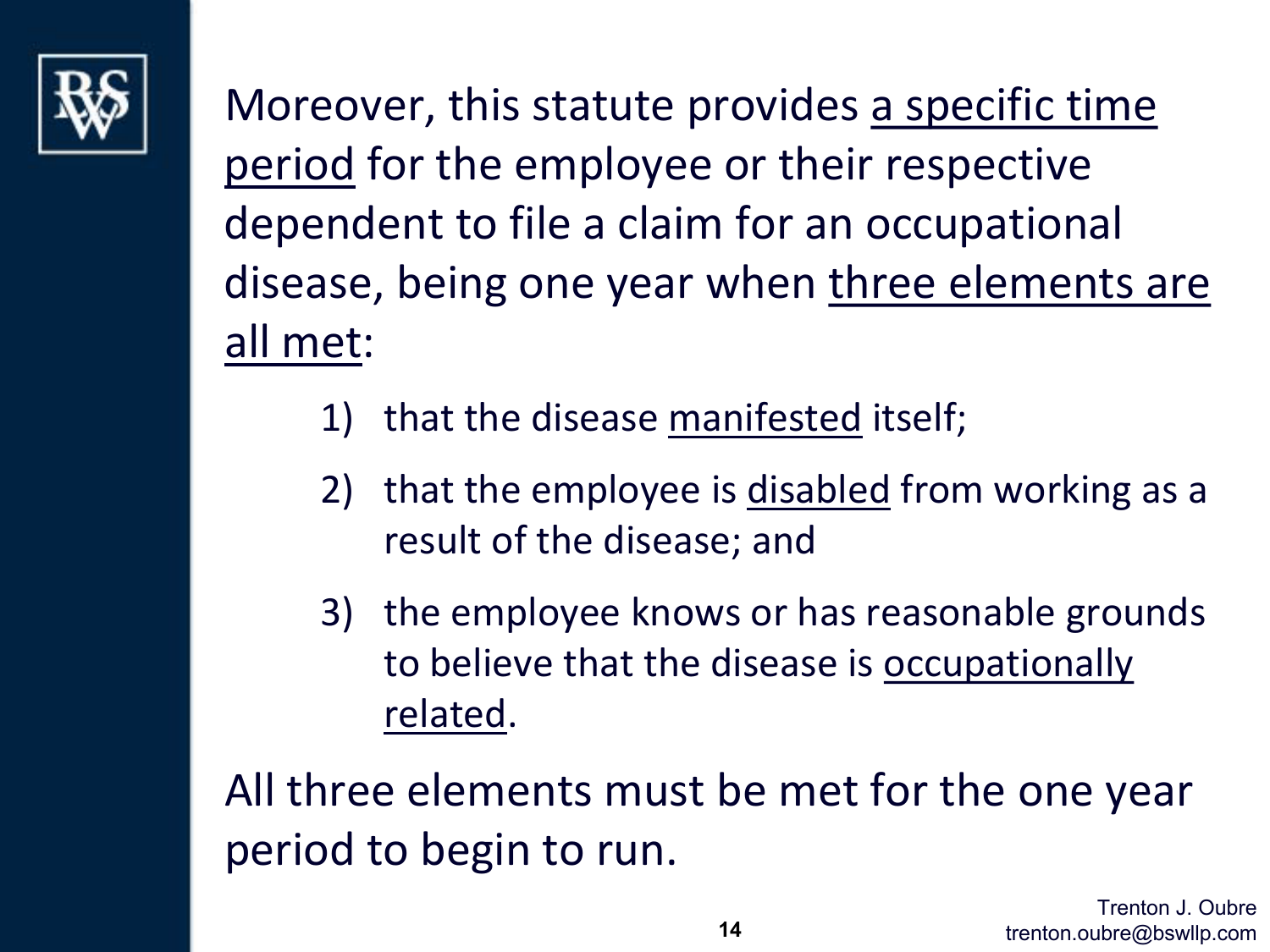

Moreover, this statute provides for death benefits to the dependents of the employee who file a claim within one year of the date of the death of the employee or within one year of the date that the claimant has reasonable grounds to believe that the death resulted from an occupational disease. The statute also expressly provides a general defense to such claims where the employee willfully and falsely misrepresented that they did not previously suffer from the specific occupational disease when they were hired.

Moreover, the employer is required to "post at a convenient and conspicuous point about the business," notification of the time limitation for filing any claim for an occupational disease. If the notice is not properly posted, the time limitation for filing a claim of one (1) year is extended for an additional six (6) months.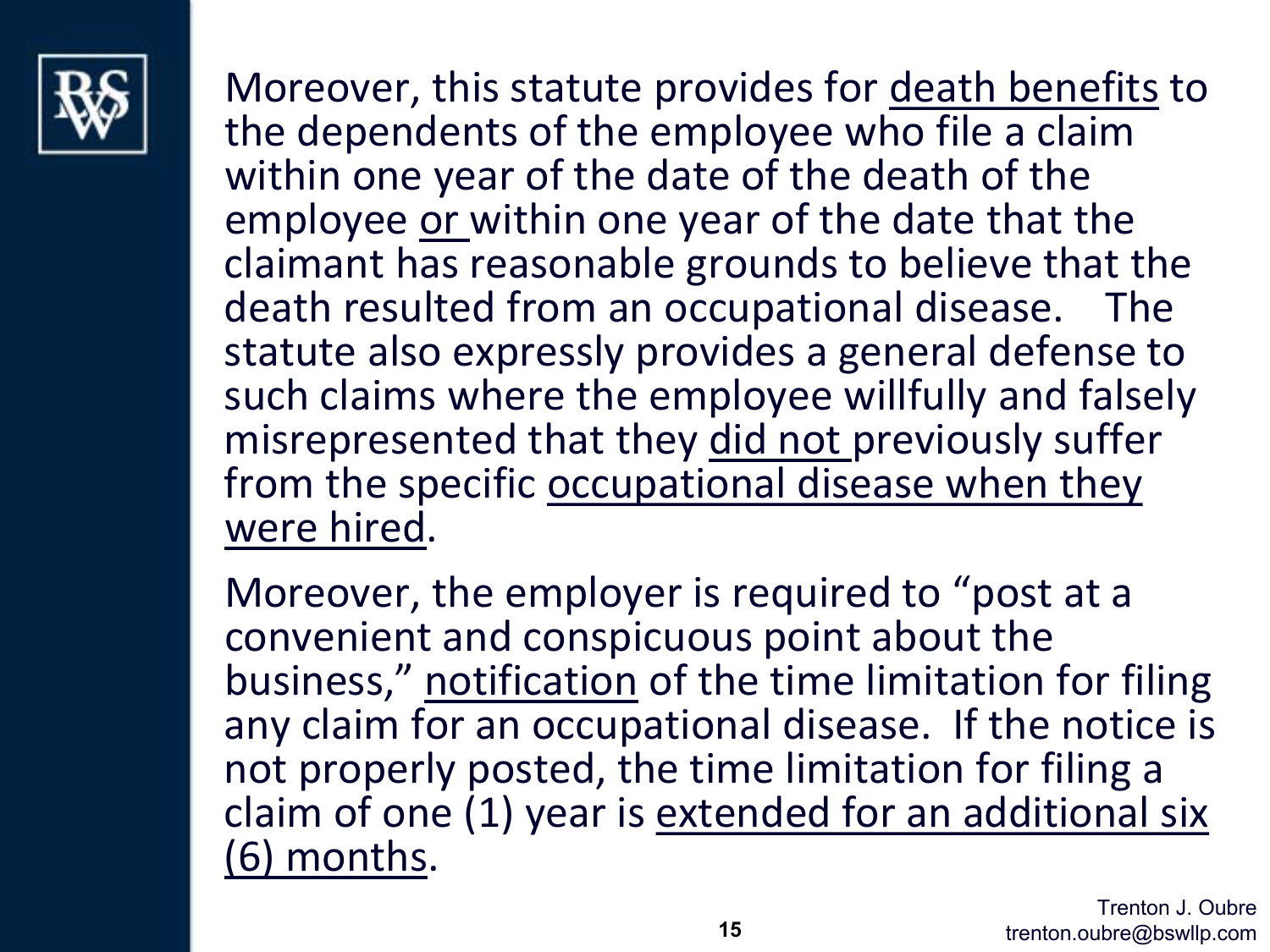

In interpreting this statute, the Louisiana Supreme Court has reasoned that the occupational disease section of the workers' compensation act is essentially concerned with the claimant's proof that there is a relationship between the employment and the disease, such that the employer should bear the cost of the resulting disease or disability. Thus, the Louisiana Supreme Court has found that **causation is the central determinant** in assessing which risks are properly institutionalized as risks of employment and which risks properly remain in the tort system. *Arrant v. Graphic Packaging Inter., Inc.*, 2013-2878 (La. 5/5/15), 169 So.3d 296, *citing O'Regan v. Preferred Enterprises, Inc.*, 98-1602 (La. 3/17/00), 758 So.2d 124.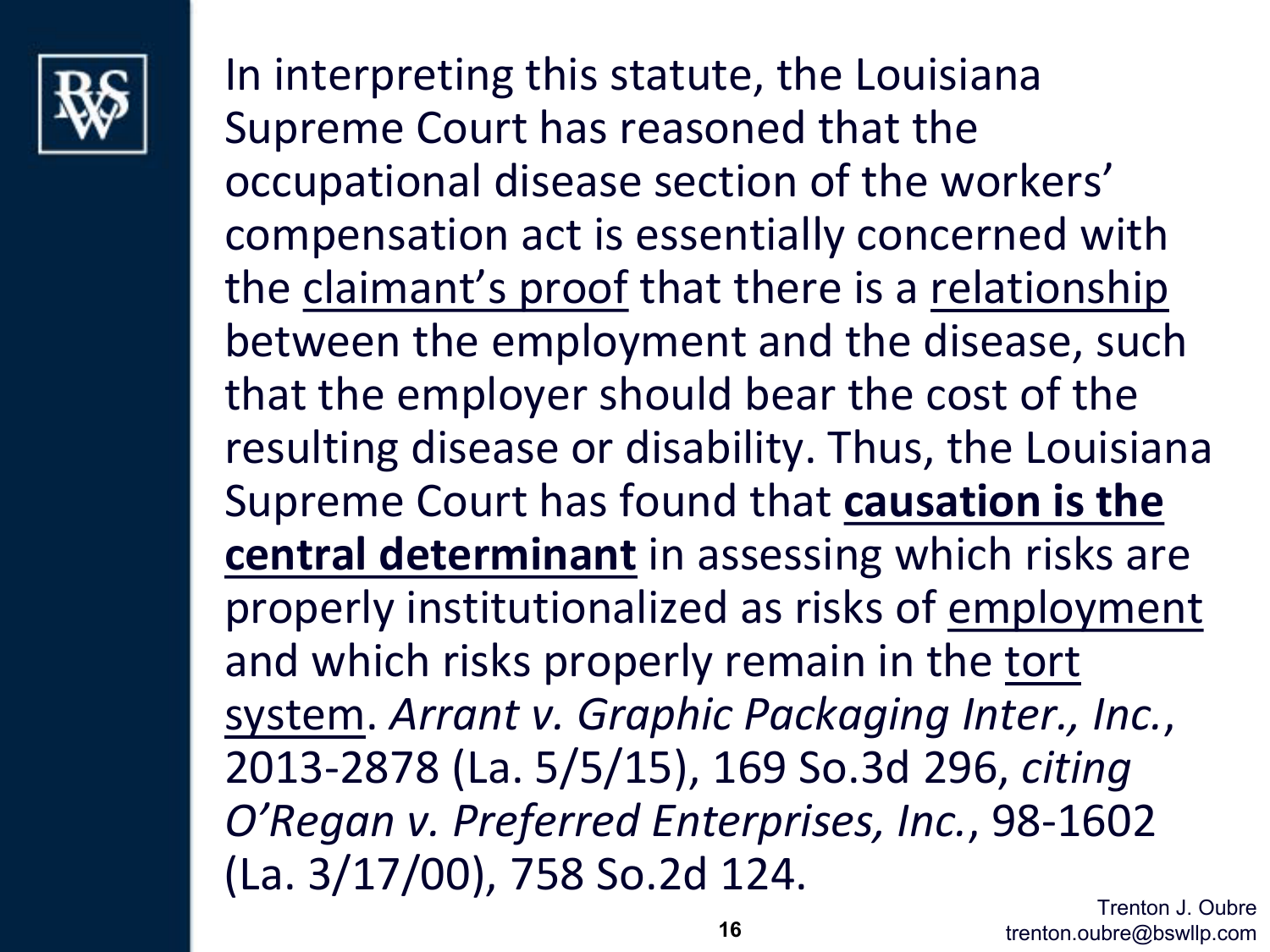

# **Proving Causation: Disease or Illness Due to Causes and Conditions Characteristic of and Peculiar to Employment**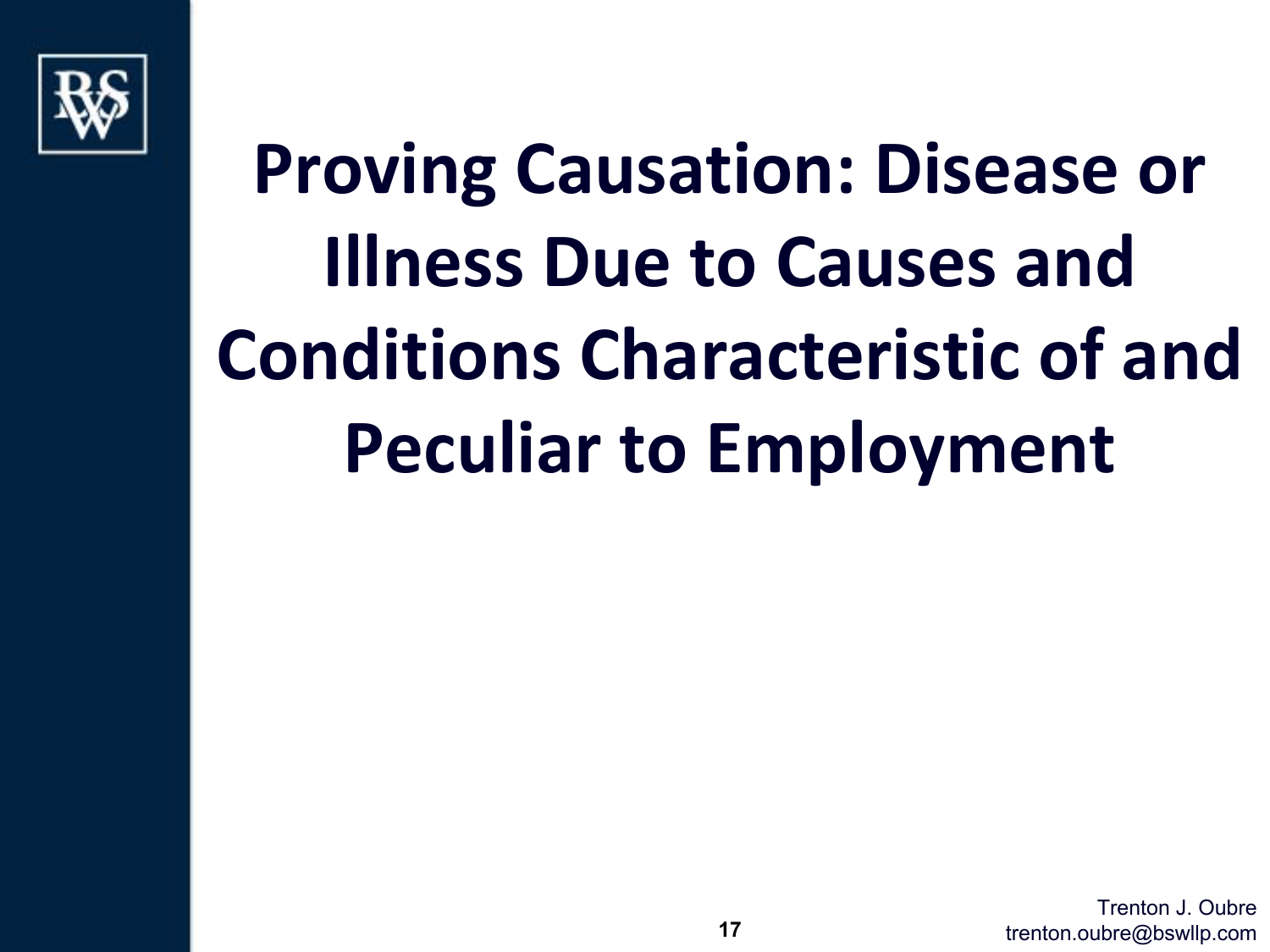

As stated above, an "occupational disease" for purposes of Louisiana Workers' Compensation law shall mean only that disease or illness which is due to causes and conditions characteristic of and peculiar to the particular trade, occupation, process or employment in which the employee is exposed to such disease.

The **causal link** between an employee's occupational disease and work-related duties must be established by a **reasonable probability**. The claimant will fail if there is **only a possibility** that the employment caused the disease, or if other causes not related to the employment **are just as likely to have caused the disease**. *Atkins v. DG Foods*, 48,490 (La. App. 2 Cir. 9/25/13), 125 So.3d 530.

A broader interpretation would simply require that the claimant identify his disease as resulting from conditions and causes present **in his** employment and not by **other** causes to which the employee, and the general population, might have been exposed. *See Page v. Prestressed Concrete Co.*, 399 So. 2d 657 (La. Ct. App. 1st Cir. 1981). *See also Creekmore v. Elco Maintenance*, 659 So. 2d 815 (La. Ct. App. 1st Cir. 1995) (claimant did not recover because he could not prove that contraction of histoplasmosis came from removal of pigeon nests during employment rather than from the general prevalence of the disease in his geographical region).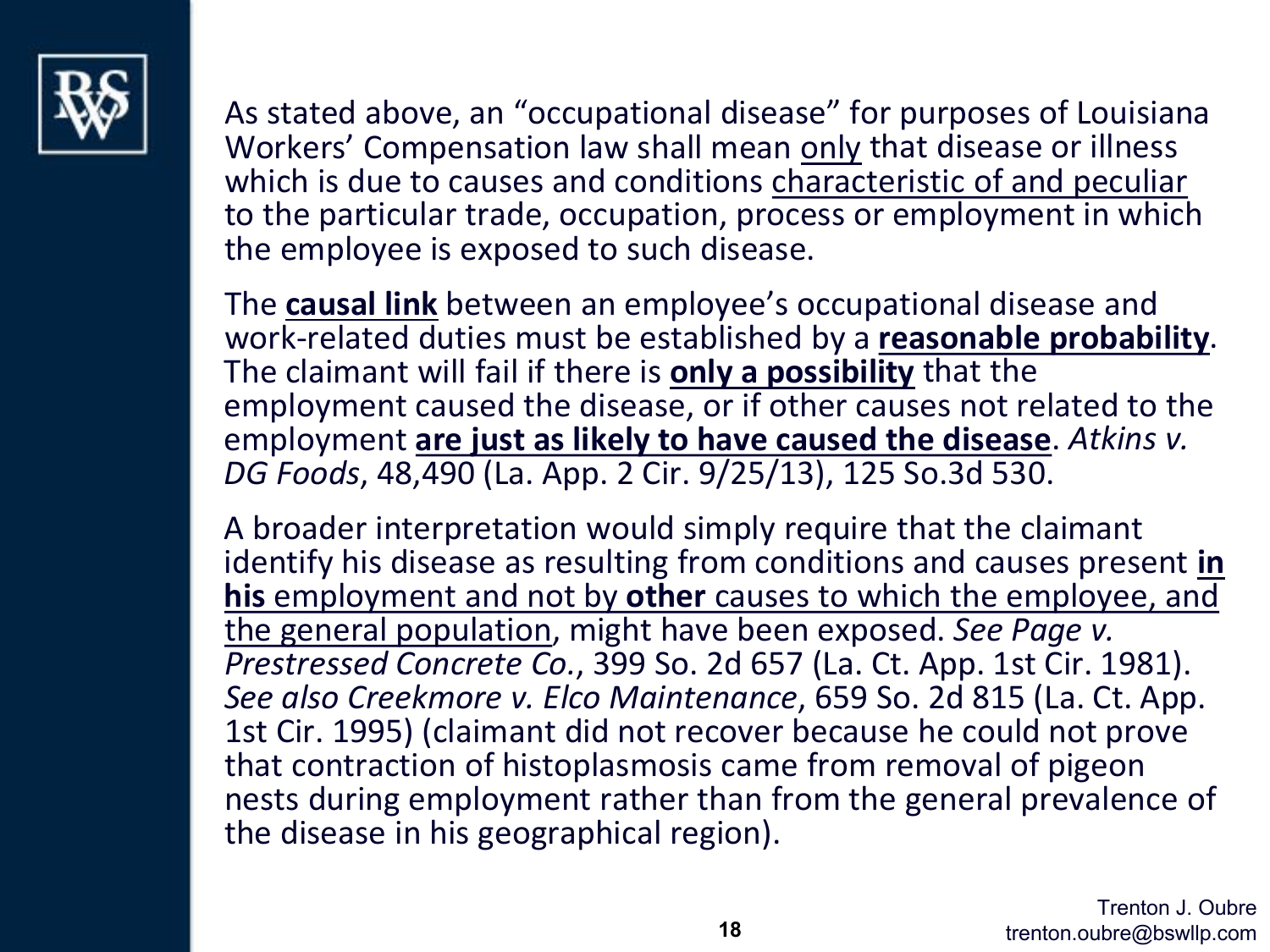

Our country and state are certainly in very unfamiliar times with the global spread of COVID-19 infections. No Louisiana court has had to address such a mass calamity under Louisiana Workers' Compensation system for causation purposes. However, we do have some guidance from prior court decisions for analogous airborne disease claims.

In *Creekmore v. Elco Maintenance*, 94-1571 (La. App. 1 Cir. 6/30/95), 659 So.2d 815, the claimant alleged that he contracted histoplasmosis, an airborne illness, while removing pigeon nests from a building, as part of his employment. The court rejected his claim for compensation for this occupational illness, reasoning that the "very endemic nature of histoplasmosis" in the area, with the causative spores transmitted by the wind, made it a very common disease in the area. The Court of Appeal accepted the lower court's interpretation, also noting that histoplasmosis spire are ubiquitous in the Mississippi valley and the histoplasmosis disease is very endemic. Further, the court noted that it was an airborne disease. The court stated that the evidence on bird dropping may possibly permit an inference that the claimant contracted histoplasmosis while clearing the nests; however, that evidence did not invalidate the clearly permissible contrary inference that claimant's histoplasmosis was more probably contracted from elsewhere in the area. Accordingly, the court held that claimant did not show his occupational disease was due to causes and conditions characteristics of and peculiar to his employment, for the evidence was that histoplasmosis was a widespread, airborne disease in the area.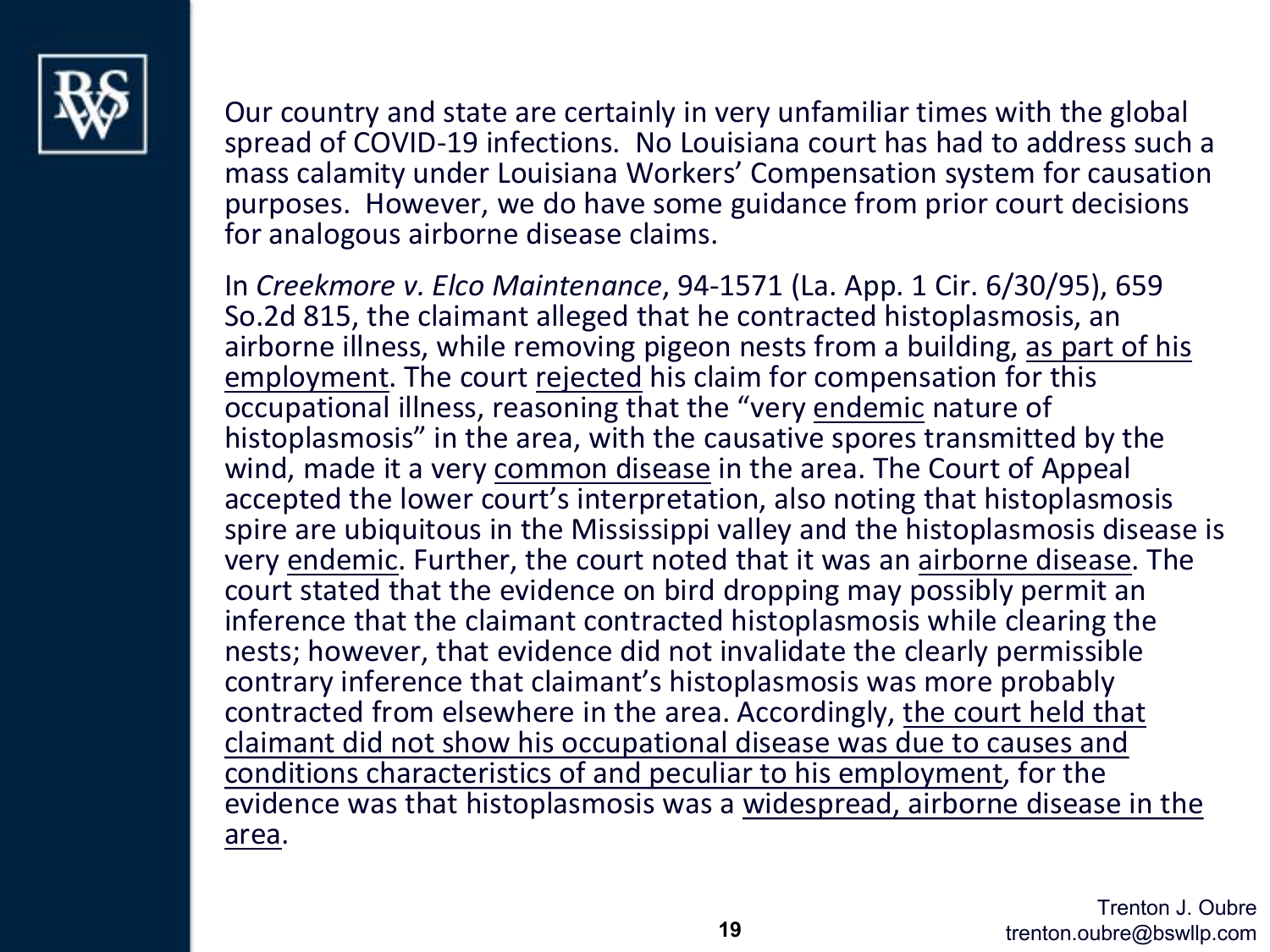

The cases cited above could be used to support a reasonable position and basis that COVID-19 in general is not "characteristic of and peculiar to" any type of employment. As in *Creekmore*, COVID-19 has been documented to be airborne and extremely contagious. As a new pandemic virus, researchers cannot state with certainty every conceivable manner how COVID-19 can be contracted. It has been documented that it lingers in the air for long periods of time. It is also documented to live on surfaces for long periods. It is rampant in the United States, and currently Louisiana is becoming a "hotspot" for the virus.

Further, as in *Hymes*, and due to the pandemic nature of COVID-19, it is generally not more likely that a person would contract it due to a work condition than a non-work condition. With few specific occupational exceptions (emergency healthcare providers, lab technicians, etc.), there is nothing overwhelming clear about COVID-19 that would generally make it peculiar to a type of employment when it could theoretically be contracted at any workplace.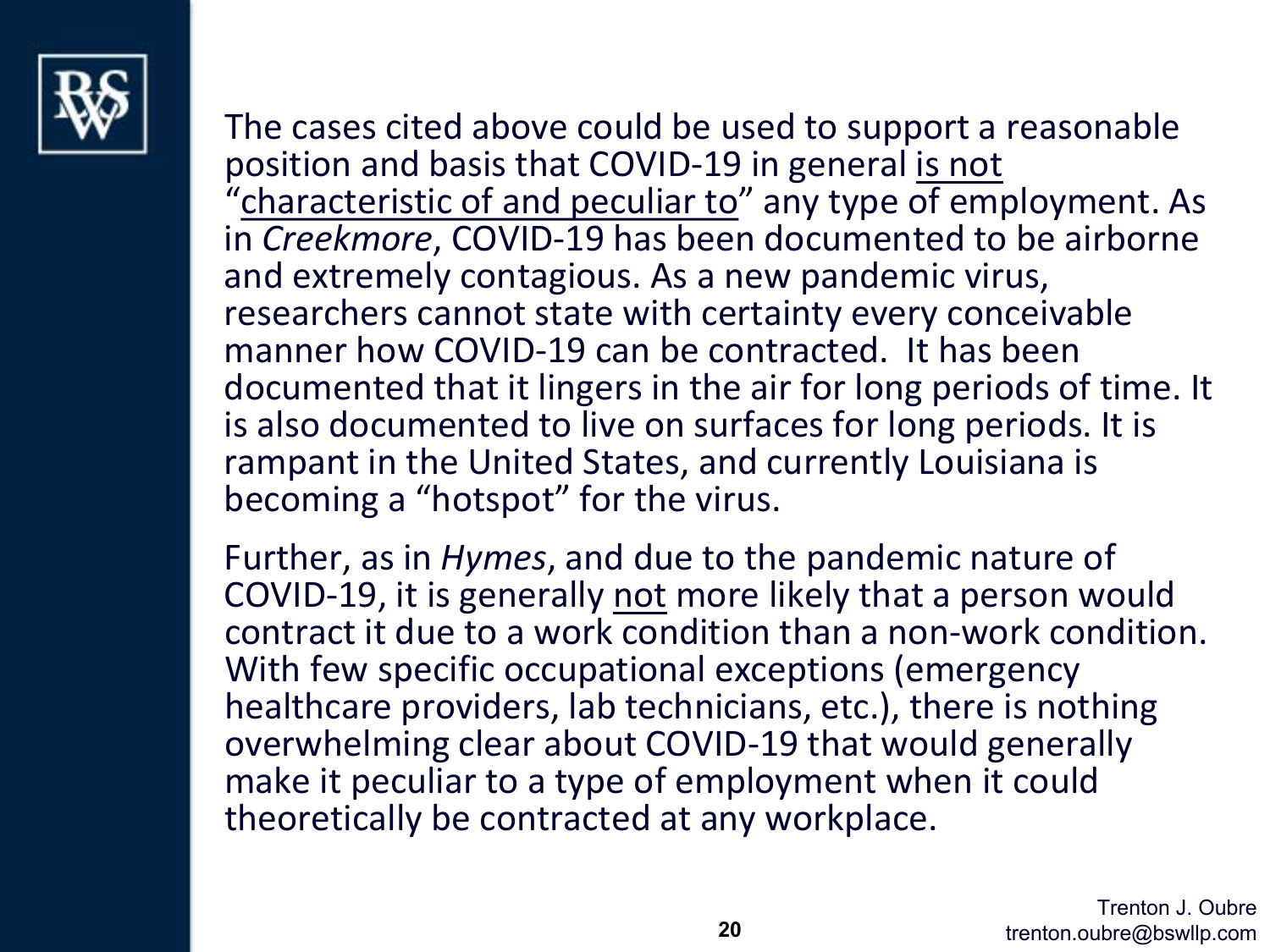

# **A Somber Reality: When Coronavirus Results In Death of an Employee**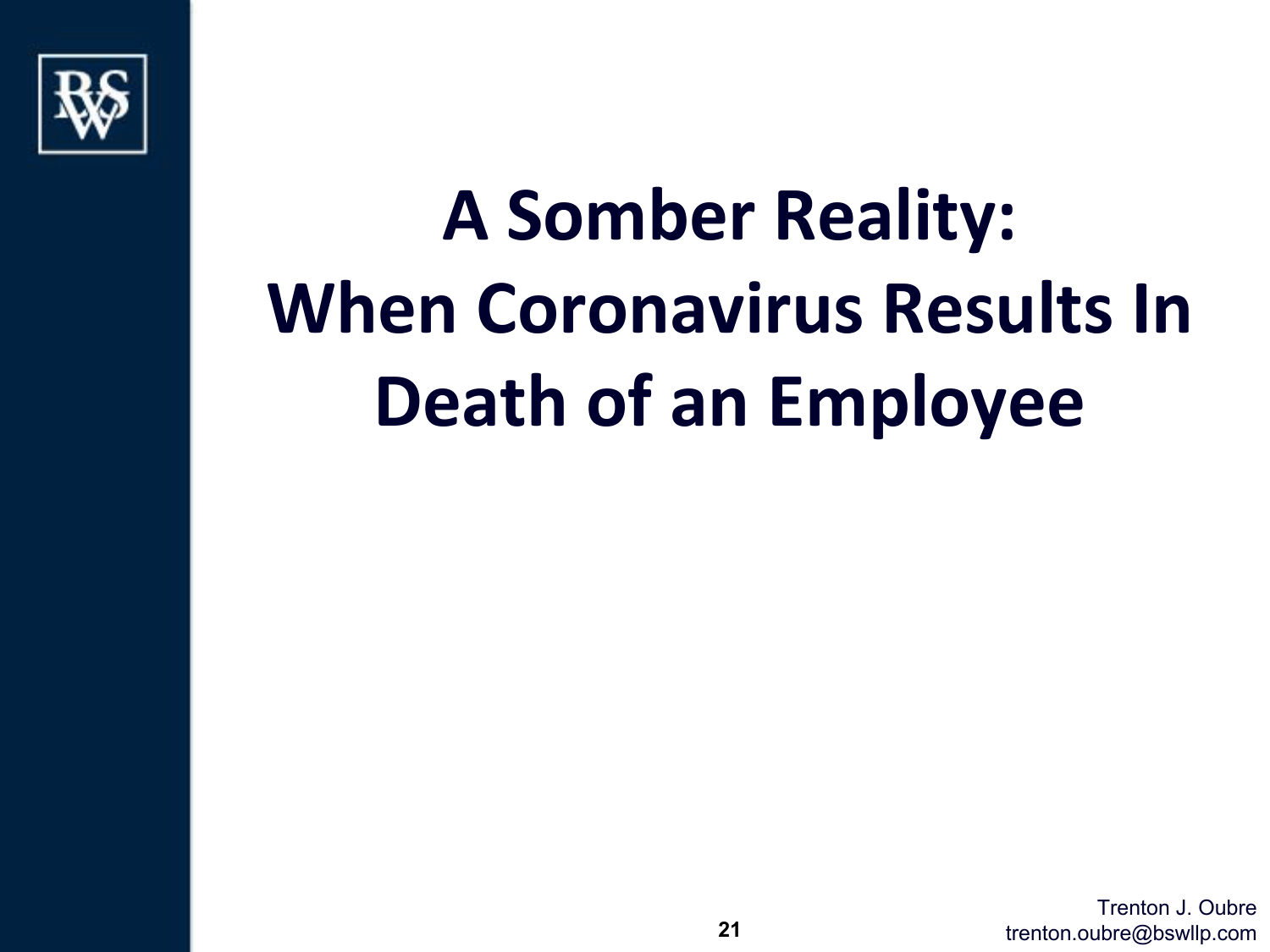

If COVID-19 is found to be a compensable occupational disease by one or more relevant Louisiana courts, and an employee dies as a result of the virus, an employer may be obligated to pay death benefits.

Proof of dependency is essential to recovery of death benefits, as only those considered dependents are able to recover. However, certain persons are entitled to a conclusive presumption of total dependency. The surviving spouse living with the deceased at the time of the accident or death is presumed to be actually and wholly dependent, as is a child under 18 (or over 18, if physically or mentally incapacitated from earning) who lives with the parent at the time of the injury, and a child up to the age of 23 if that child is enrolled and attending as a full-time student in any accredited educational institution. All other claimants, however, must prove dependency as a matter of fact. They must establish a need for the financial contributions of the deceased and also that such contributions were made by him during the year preceding the fatal accident.

Though the amount of death benefits is based upon a percentage of the pre-disease wages of the employee subject to the maximum payout, which through August 31, 2022 is \$743.00 per week, the indemnity death benefits owed are determined based upon the number of dependents and the level of dependency.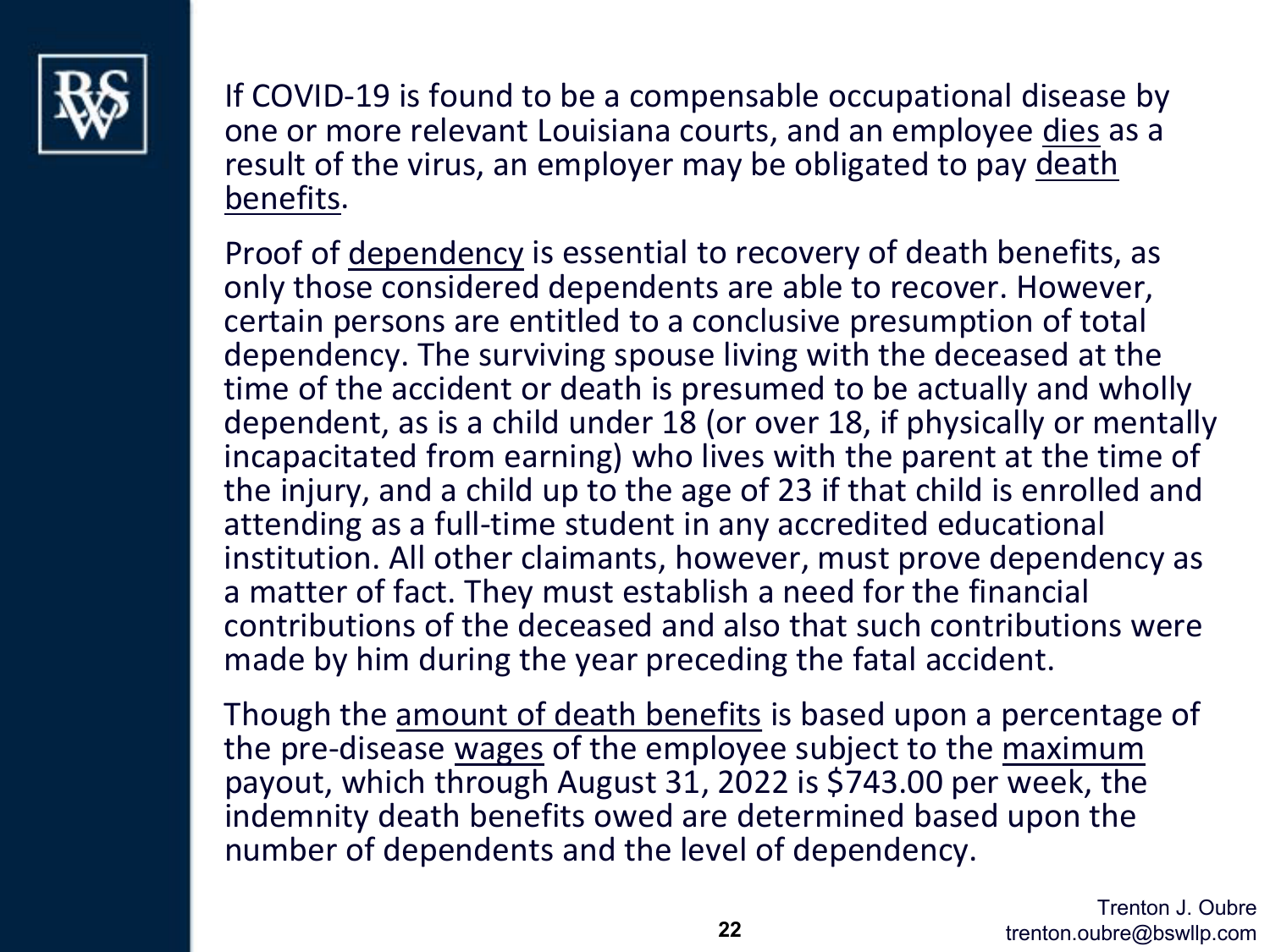

#### **A) GENERAL FRAUD**

- $\blacksquare$  La. R.S. 23:1208
	- A. It shall be unlawful for any person, for the purpose of obtaining or defeating any benefit or payment under the provisions of this Chapter, either for himself or for any other person, to willfully make a false statement or representation.
	- B. It shall be unlawful for any person, whether present or absent, directly or indirectly, to aid and abet an employer or claimant, or directly or indirectly, counsel an employer or claimant to willfully make a false statement or representation.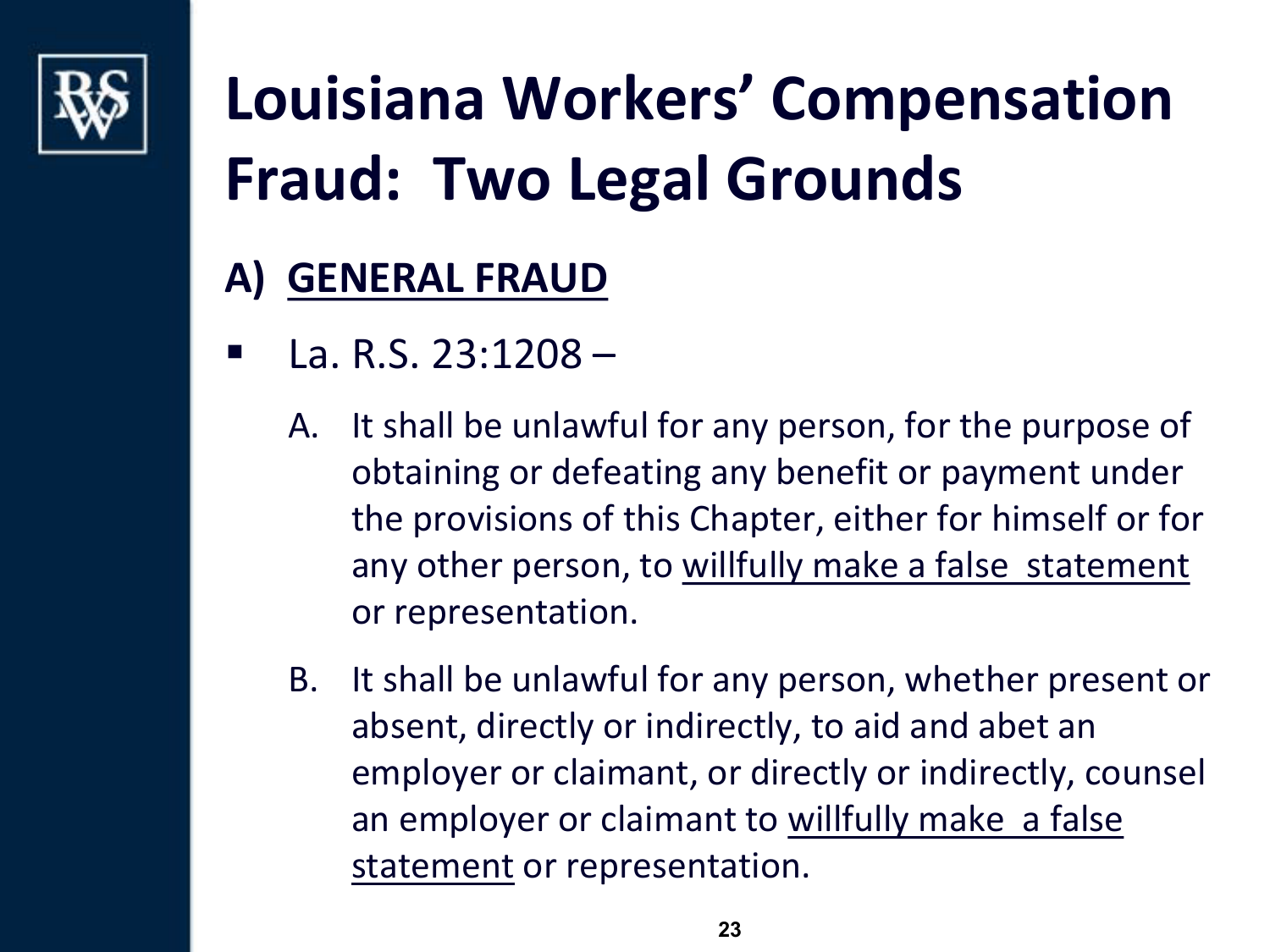

- La. R.S. 23:1208
	- A. Note: Section 1208 applies to any false statement or misrepresentation, including one concerning a prior injury, made willfully by a claimant for the purpose of obtaining benefits, and thus is generally applicable once an accident has already occurred and a claim is being made. Under Section 1208, there is no requirement that the employee be put on notice of the consequences of making the false statements of that the employer was prejudiced by the statement.
	- B. Considering this general fraud statute, possible fraud applications and defenses to claims for potential COVID claims could include the following:
		- (1) Employees lying about the source of contraction of COVID;
		- (2) Employees lying to medical providers regarding the source of contraction of COVID;
		- (3) Employees lying about false/manipulated COVID tests;
		- (4) Employees alleging quarantine or COVID exposures as grounds for missing work as grounds for obtaining workers' compensation indemnity or medical benefits; and
		- (5) The potential fraud concerns are limitless with regard to these claims.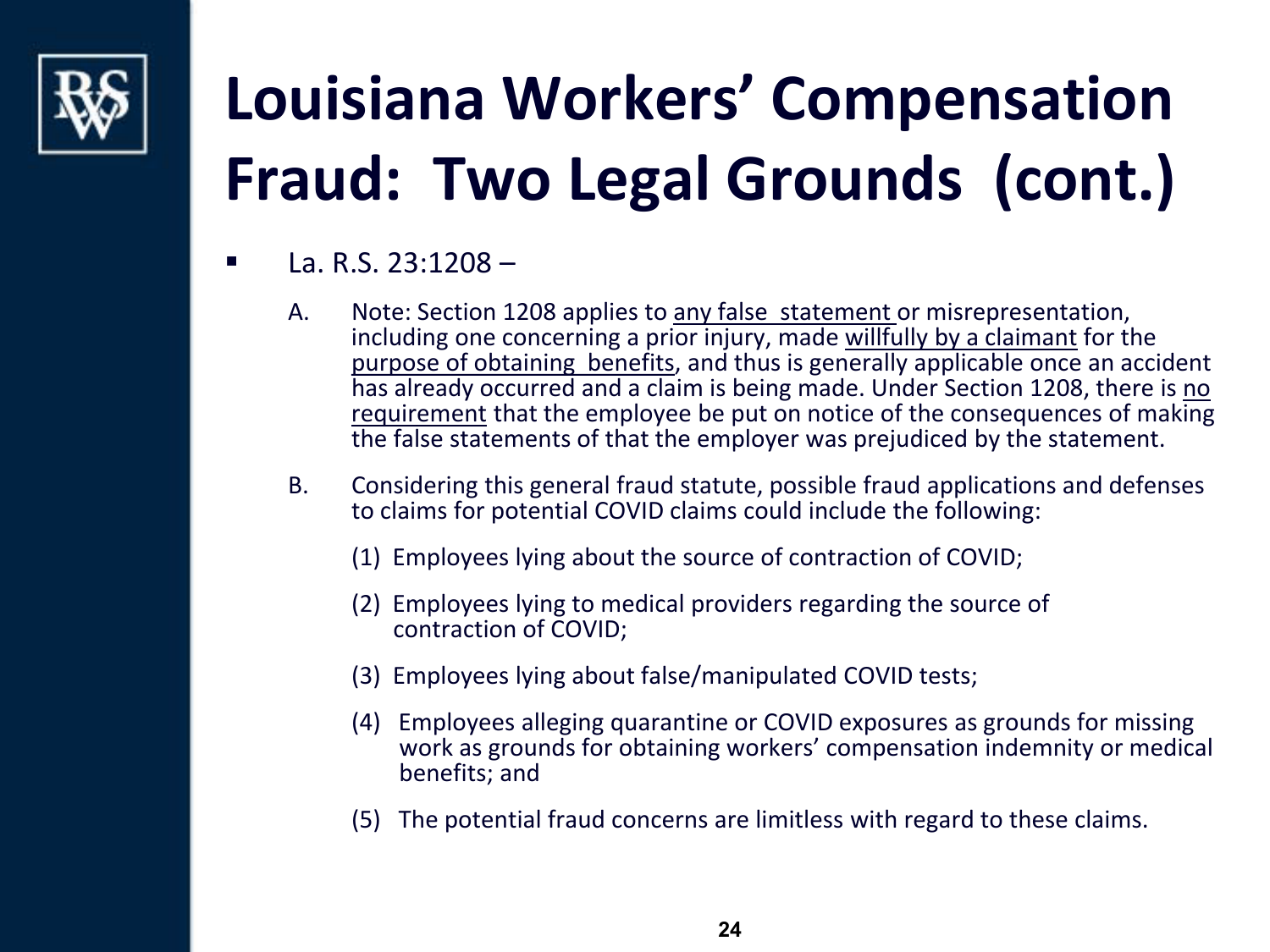

#### **B) JOB APPLICATION FRAUD**

- La. R.S. 23:1208.1
	- A. Nothing in this Title shall prohibit an employer from inquiring about previous injuries, disabilities, or other medical conditions and the employee shall answer truthfully; failure to answer truthfully shall result in the employee's forfeiture of benefits under this Chapter, provided said failure to answer directly relates to the medical condition for which a claim for benefits is made or affects the employer's ability to receive reimbursement from the second injury fund.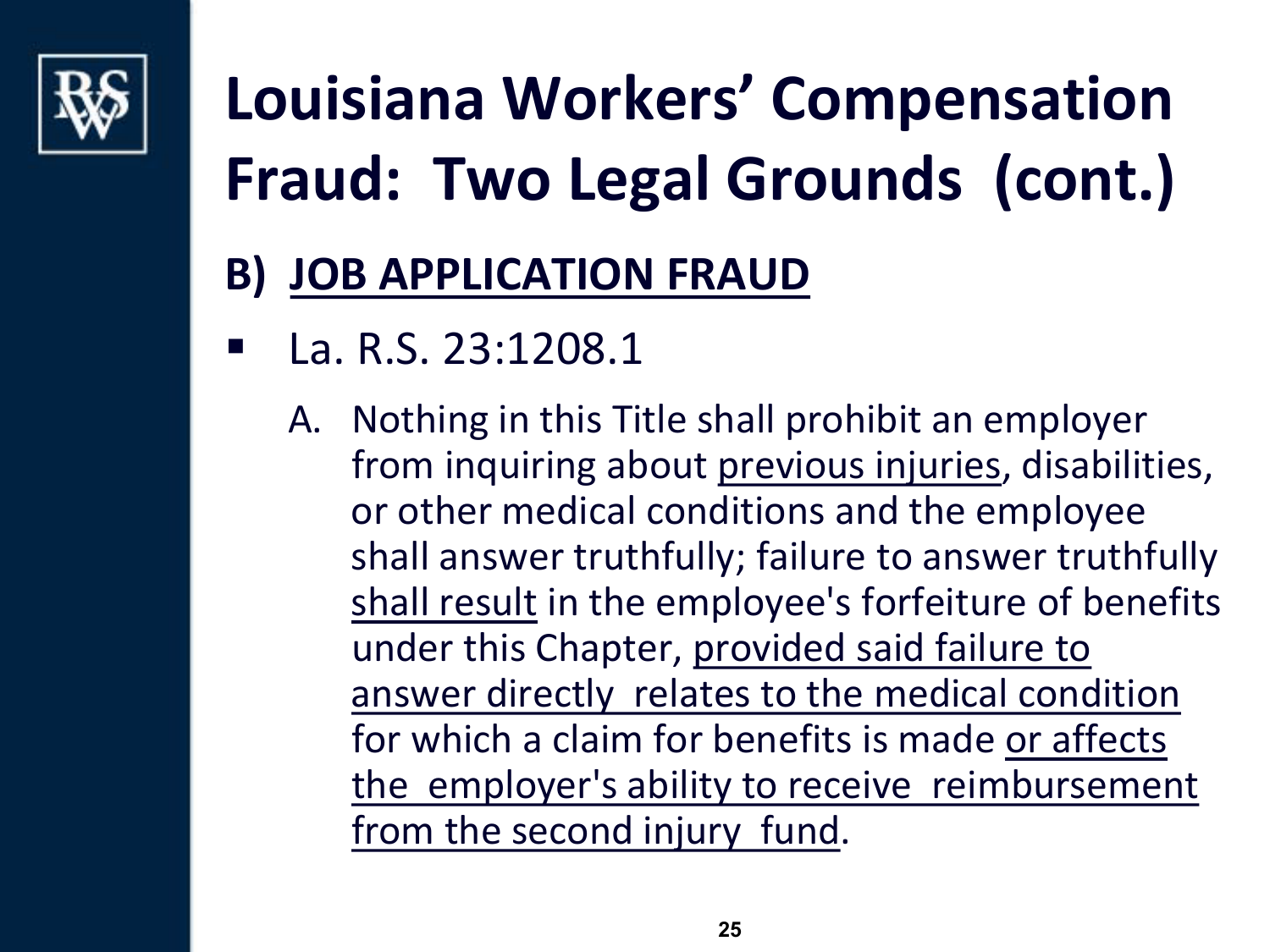

Note: Section 1208.1 applies to false statements or misrepresentations made pursuant to employment related inquiries regarding prior medical history such as in an employment application or some post-employment questionnaire and not to statements made in relation to a pending claim.

In order for the provisions of Section 1208.1 to be enforced, the written form inquiring about previous medical conditions must contain a **notice** advising the employee that the failure to answer truthfully may result in the forfeiture or workers' compensation benefits. It is specifically provided in the statute that the notice "shall be prominently displayed in bold face letter of no less than ten point type." Accordingly, the following notice should be placed on all post-<br>offer employment questionnaires on every page:

**NOTICE: The failure to answer truthfully any of the above inquiries about your previous injuries, disabilities, or other medical conditions may result in forfeiture of all workers' compensation benefits under La. R.S. 23:1208.1**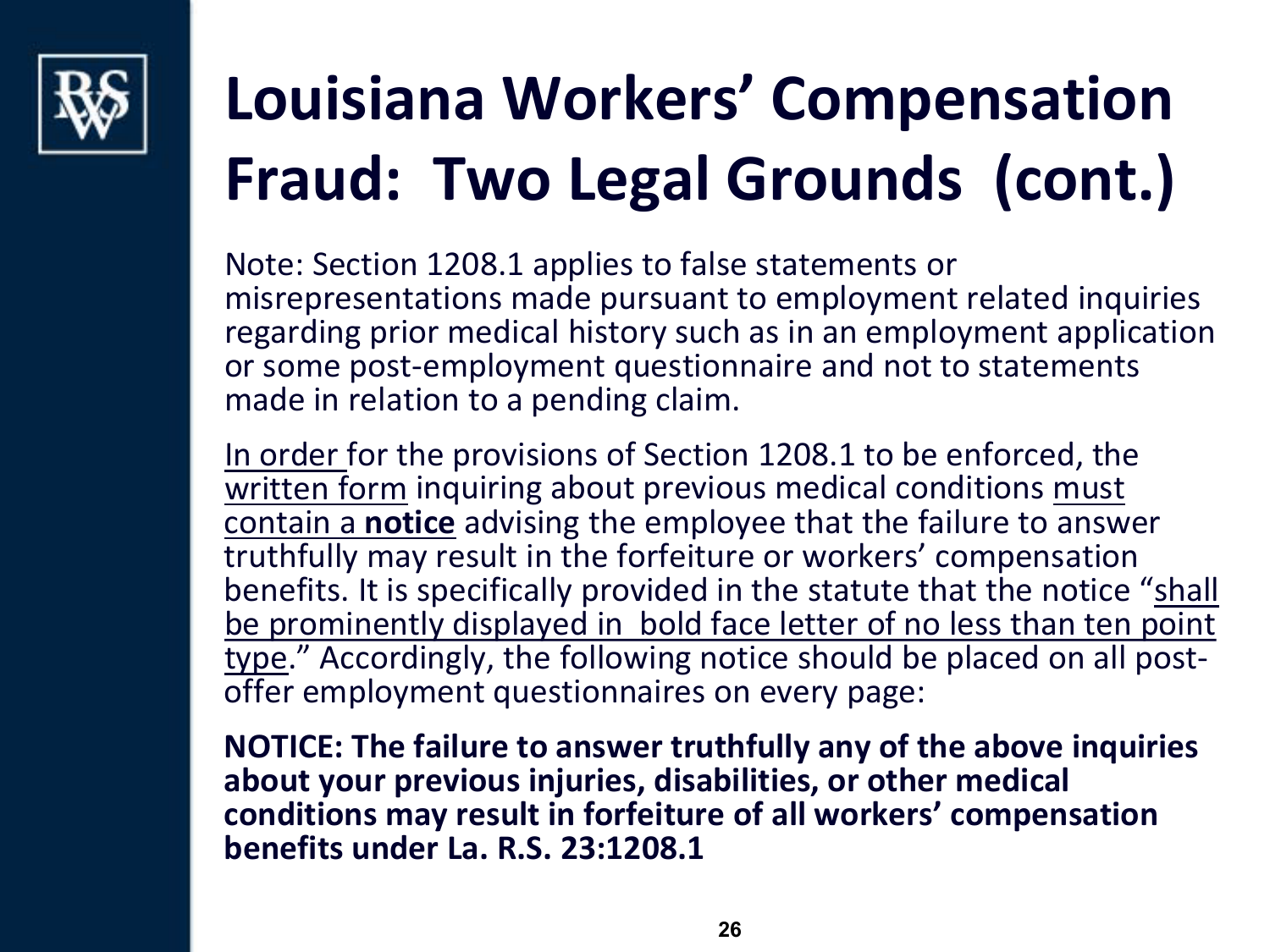

There are also **additional burdens** of proof which must be met in order to obtain the forfeiture under Section 1208.1. The statute specifically provides that the forfeiture of benefits **shall result**, provided that "the failure to answer truthfully **directly** relates to the medical condition for which a claim for benefits is made or **affects** the employer's ability to receive reimbursement from the Second Injury Fund. The employee's answer must be prejudicial to the employer's ability to be reimbursed from the Second Injury Fund.

The Louisiana Supreme Court toughened the employer's burden of proving the direct relation between the employee's untruthful answer and the current medical condition. The Supreme Court held that the "direct relation" is established only when the second injury was inevitable or likely to occur due to the pre-existing condition. See Wise v. J.E. Merit Constructors, Inc., 97¬0684 (La. 1/21/98), 707 So.2d 1214.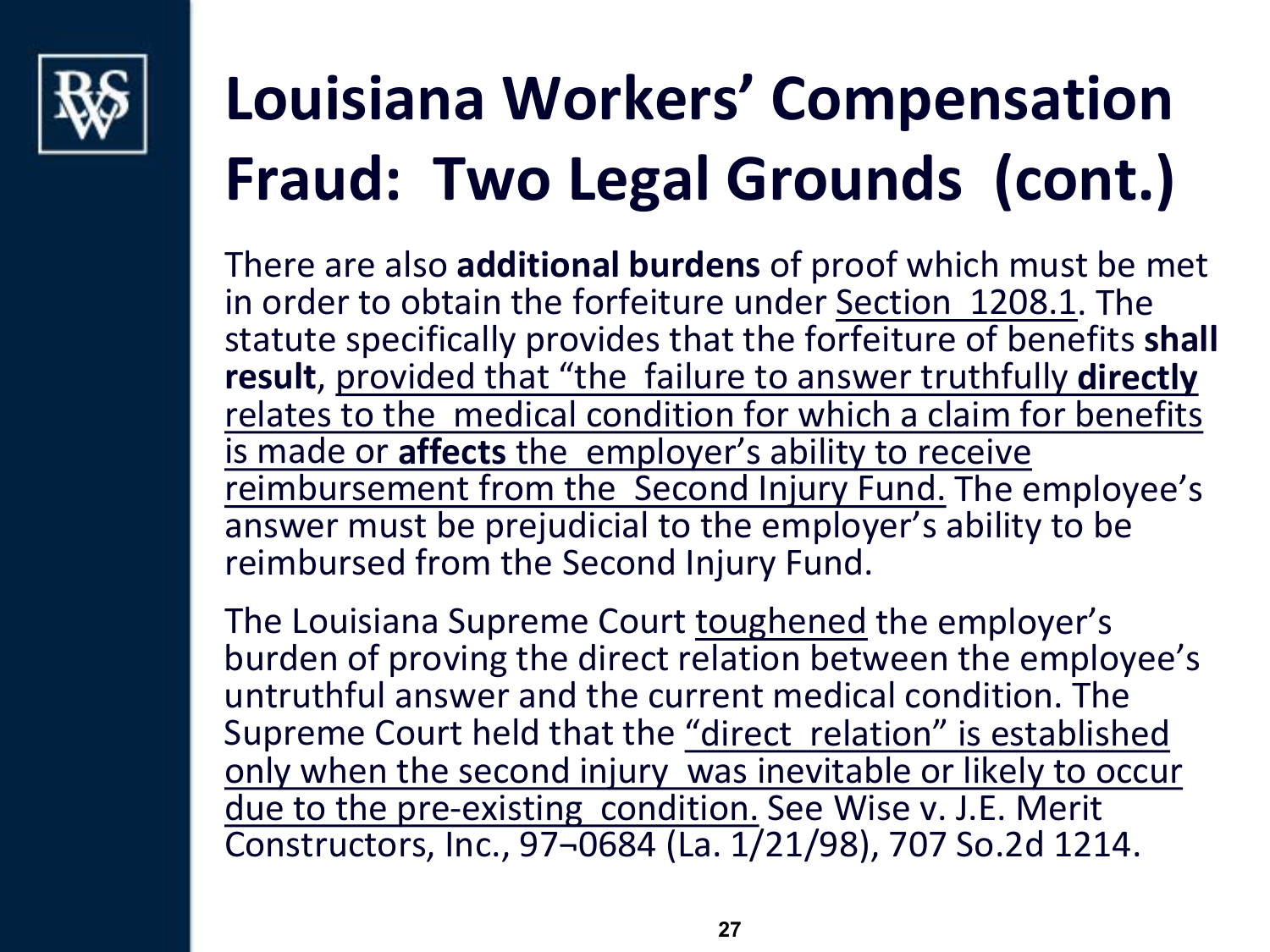

Obviously, most employers Medical History Questionnaires do not currently contain questions and request for information regarding COVID exposure, complications and prior contraction of such. It is feasible and prudent that they should, as some COVID related conditions could be significant and could amount to a pre-existing permanent partial disability conditions for Second Injury Fund recovery claims, involving permanent cardiovascular issues, permanent restrictions from employment, permanent job modifications and such.

Should an employee misrepresent their accurate COVID history on the Medical History Questionnaire, this could conceivably give rise to a defense to such claims for workers' compensation fraud under this statute. This issue has not been litigated or adjudicated at this point in Louisiana.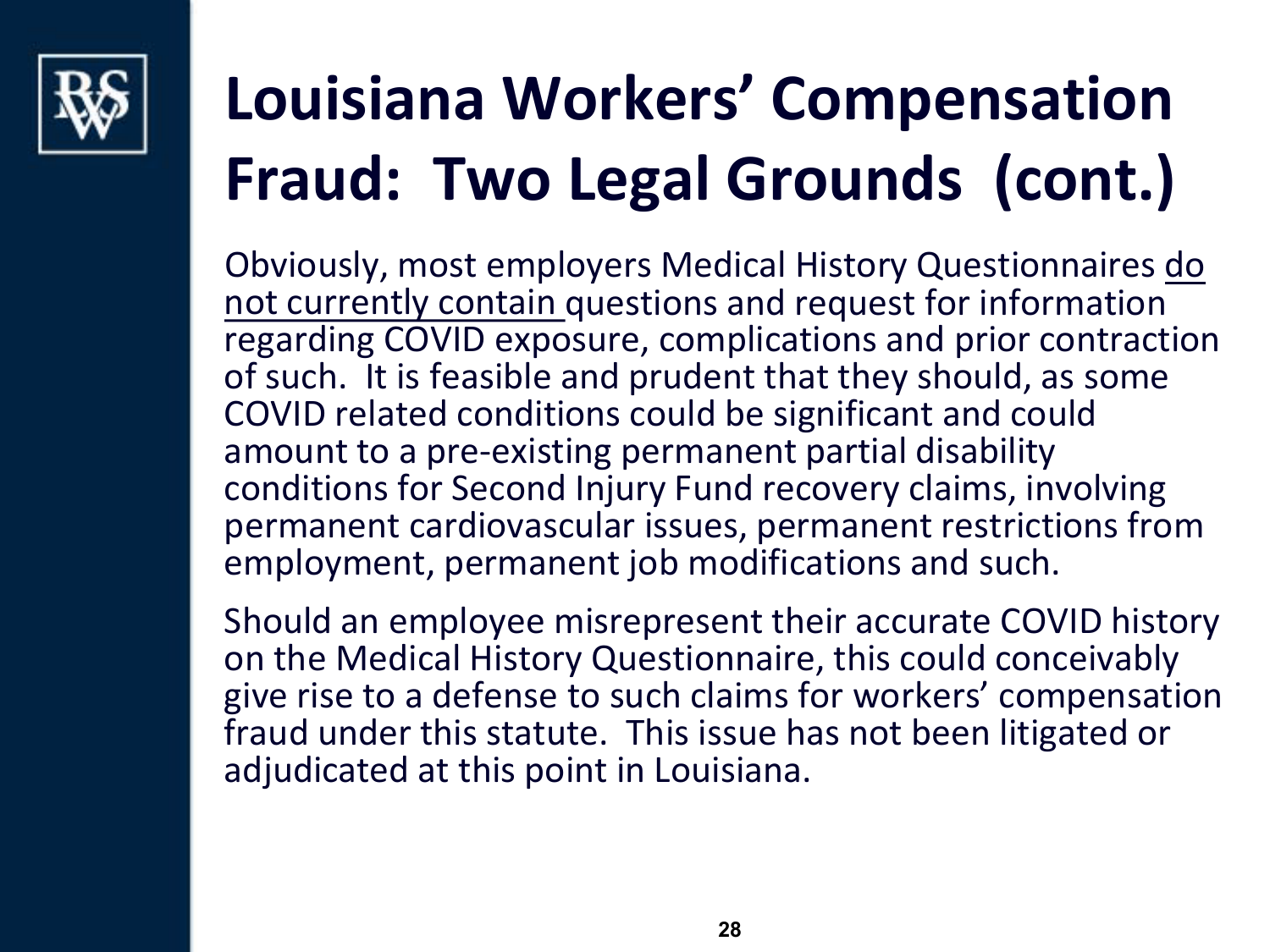

### **Recent Louisiana Statute Regarding Limitation of Liability for COVID-19 Tort Claims Effective March 11, 2020**

- In 2020, the Louisiana Legislature passed La. R.S. 9:2800.25 providing an express limitation for COVID-19 claims.
- Specifically, with regard to the interplay with Louisiana Workers' Compensation Laws, the statute expressly provides that an employee whose contraction of COVID-19 is determined to be compensable under Louisiana Workers' Compensation Law, they shall have no remedy based in tort for such exposure against his/her employer or related employer entities, unless the exposure was intentional.
- The statute further provides that employees who contract COVID-19 and are not covered by the Louisiana Workers' Compensation Law, also shall have no remedy in tort for such exposure against the employer and all employer related entities, unless the exposure was caused by an intentional act.
- **Accordingly, as of March 11, 2020, unless there is an intentional act for contraction of** COVID-19 that can be reasonably asserted against the employer, the employee's only potential course of action would be a workers' compensation claim against his/her employer.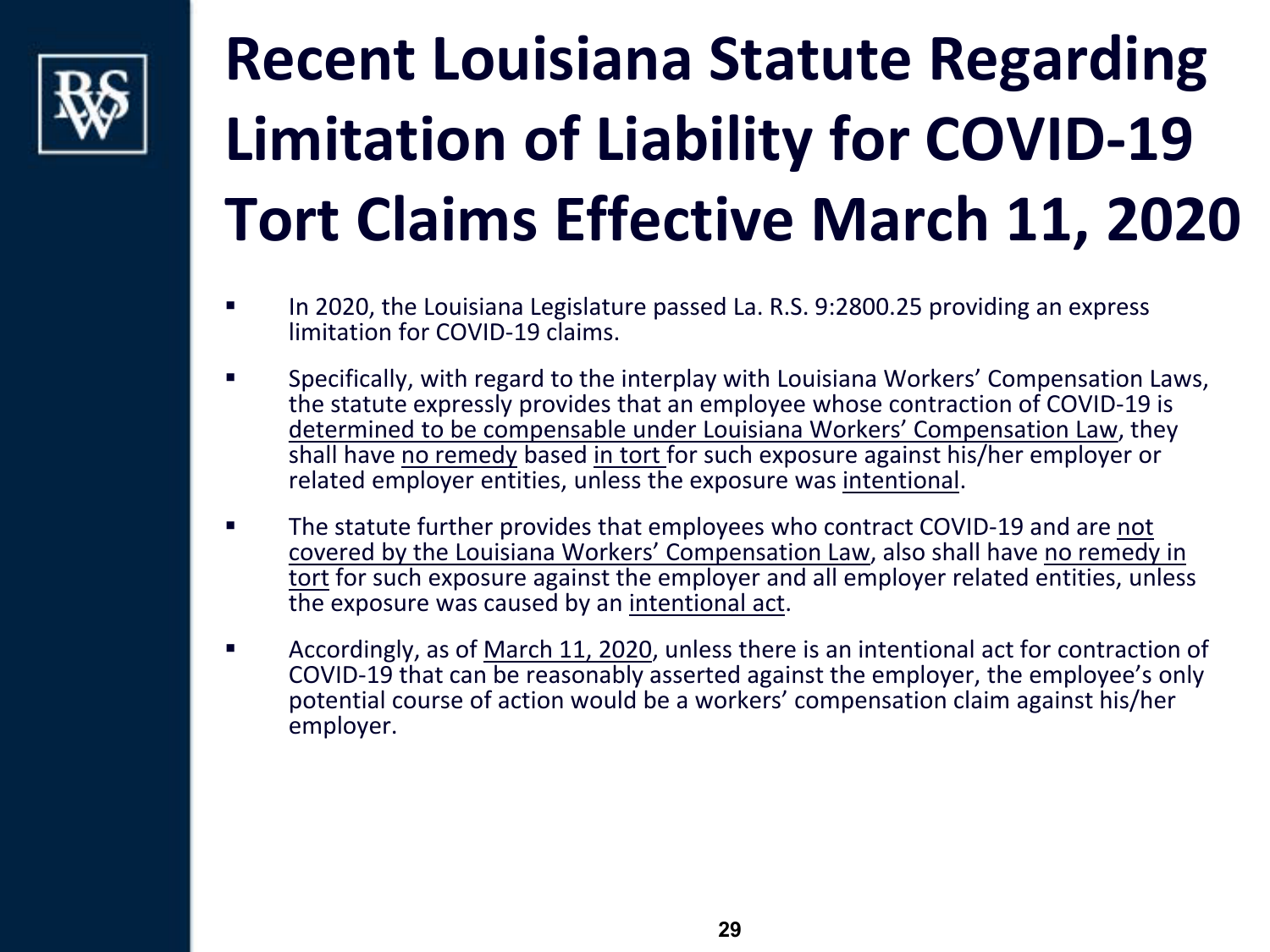

#### **La. R.S. 9:2800.25**

- A. No natural or juridical person, state or local government, or political subdivision thereof shall be liable for any civil damages for injury or death resulting from or related to actual or alleged exposure to COVID-19 in the course of or through the performance or provision of the person's, government's, or political subdivision's business operations unless the person, government, or political subdivision failed to substantially comply with the applicable COVID-19 procedures established by the federal, state, or local agency which governs the business operations and the injury or death was caused by the person's, government's, or political subdivision's gross negligence or wanton or reckless misconduct. If two or more sources of procedures are applicable to the business operations at the time of the actual or alleged exposure, the person, government, or political subdivision shall substantially comply with any one applicable set of procedures.
- B. No natural or juridical person, state or local government, or political subdivision thereof, nor specifically a business event strategist, association meeting planner, corporate meeting planner, independent trade show organizer or owner, or any other entity hosting, promoting, producing or otherwise organizing an event of any kind, shall be held liable for any civil damages for injury or death resulting from or related to actual or alleged exposure to COVID-19 in the course of or through the performance of hosting, promoting, producing or otherwise organizing, planning or owning a tradeshow, convention, meeting, association produced event, corporate event, sporting event, or exhibition of any kind, unless such damages were caused by the gross negligence or willful or wanton misconduct.
- C. An employee whose contraction of COVID-19 is determined to be compensable under the Louisiana Workers' Compensation Law shall have no remedy based in tort for such exposure against his employer, joint employer, borrowed employer, statutory employer, any other person or entity listed in R.S. 23:1032(A)(1)(b), and any other person or entity potentially liable pursuant to the Louisiana Workers' Compensation Law unless the exposure was intentional as provided by R.S. 23:1032(B).
- D. Notwithstanding the rights of employees as provided by R.S. 23:1032(B), employees who contract COVID-19 and are not covered by the Louisiana Workers' Compensation Law shall have no remedy in tort for such exposure against their employer, joint employer, borrowed employer, statutory employer, any other person or entity listed in R.S. 23:1032(A)(1)(b), and any other person or entity potentially liable pursuant to the Louisiana Workers' Compensation Law unless the exposure was caused by intentional act.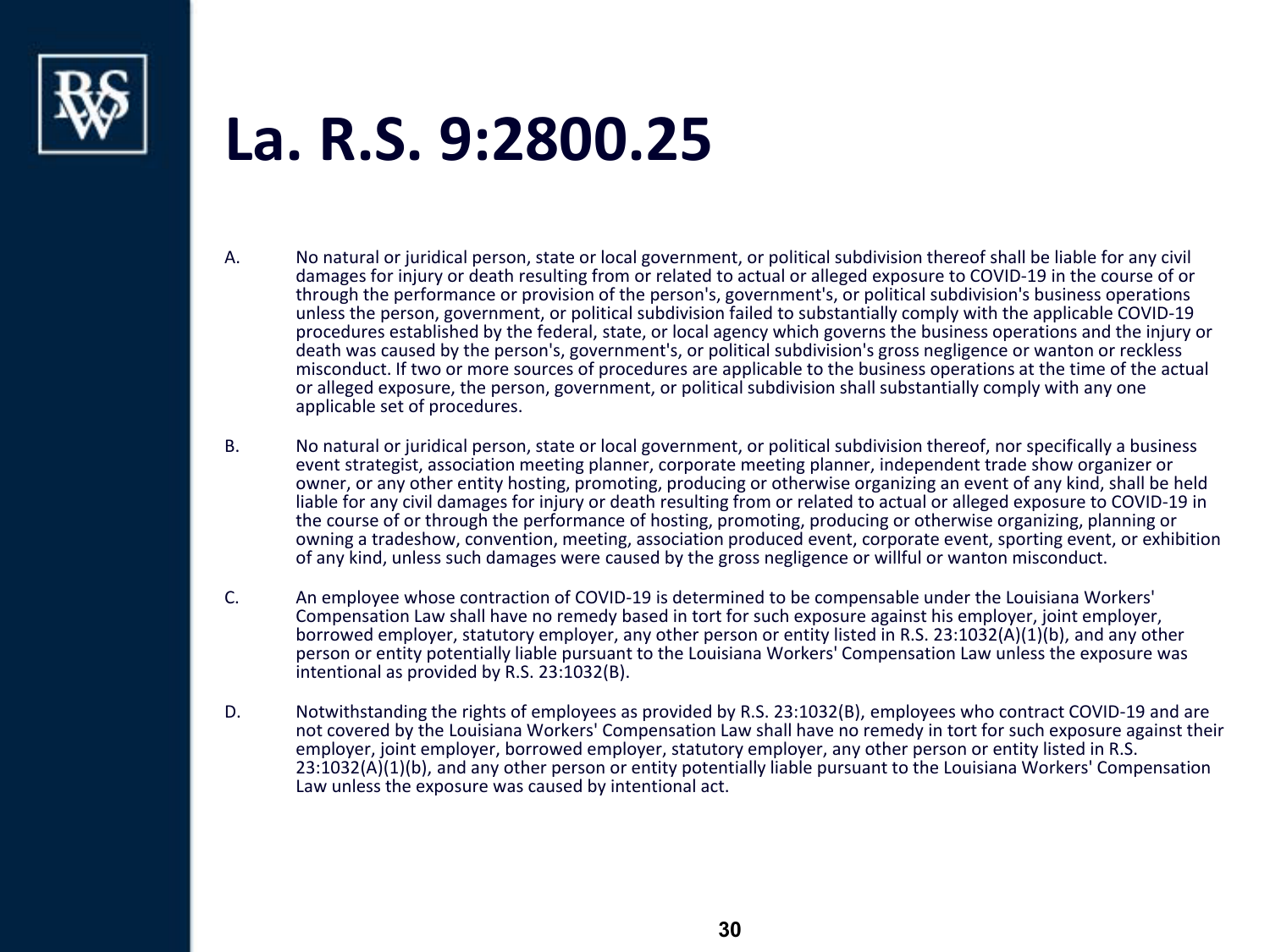

### **Workers' Compensation Adjudications in Other States**

| <b>STATE</b> | <b>SUMMARY</b>                                                                                                                                                                                                                                                                                                                                                                                                                                                                                                                                                                                                                                                  |
|--------------|-----------------------------------------------------------------------------------------------------------------------------------------------------------------------------------------------------------------------------------------------------------------------------------------------------------------------------------------------------------------------------------------------------------------------------------------------------------------------------------------------------------------------------------------------------------------------------------------------------------------------------------------------------------------|
| Kansas       | Workers' Compensation Appeals Board found that an injured worker's exposure to<br>COVID-19 from a physical therapist providing medical treatment for a previous work-<br>related injury and subsequent contraction of COVID-19 was work related and<br>compensable under the Workers' Compensation Act.<br>The Board noted that exposure to COVID-19 during the course of medical treatment was<br>analogous to a new injury resulting from medical malpractice. If not for the medical<br>treatment required by the previous work-related accident, the claimant would not have<br>been exposed to the injury, disease, or infection related to the treatment. |
|              | Talavera v. Bob's Super Saver, Inc., CS-00-045-082, AP-00-0457-217 (2021).                                                                                                                                                                                                                                                                                                                                                                                                                                                                                                                                                                                      |
|              | Workers' Compensation Commission denied nurse working for nursing home's workers'<br>compensation claim for benefits for contraction of COVID-19 because claimant failed to<br>produce substantial evidence (either lay or medical) that would show that the contraction<br>of COVID-19 was work-related.                                                                                                                                                                                                                                                                                                                                                       |
|              | The Commission reasoned that disability resulting from COVID-19 may be compensable<br>only if there is a direct causal connection between the work performed and COVID-19, and<br>that the direct causal connection is supported by medical evidence.                                                                                                                                                                                                                                                                                                                                                                                                           |
| Mississippi  | The Commission found that, in an analysis of COVID-19 cases, the focus should be on<br>whether there is proof that: $(1)$ the claimant is diagnosed with COVID-19; $(2)$ the<br>claimant has an impairment; and (3) the claimant's COVID-19 is causally connected to<br>the employment to a reasonable degree of medical certainty.                                                                                                                                                                                                                                                                                                                             |
|              | West v. The Nichols Center, 082521 MSWC, 2006972-R-2479 (8/25/21).                                                                                                                                                                                                                                                                                                                                                                                                                                                                                                                                                                                              |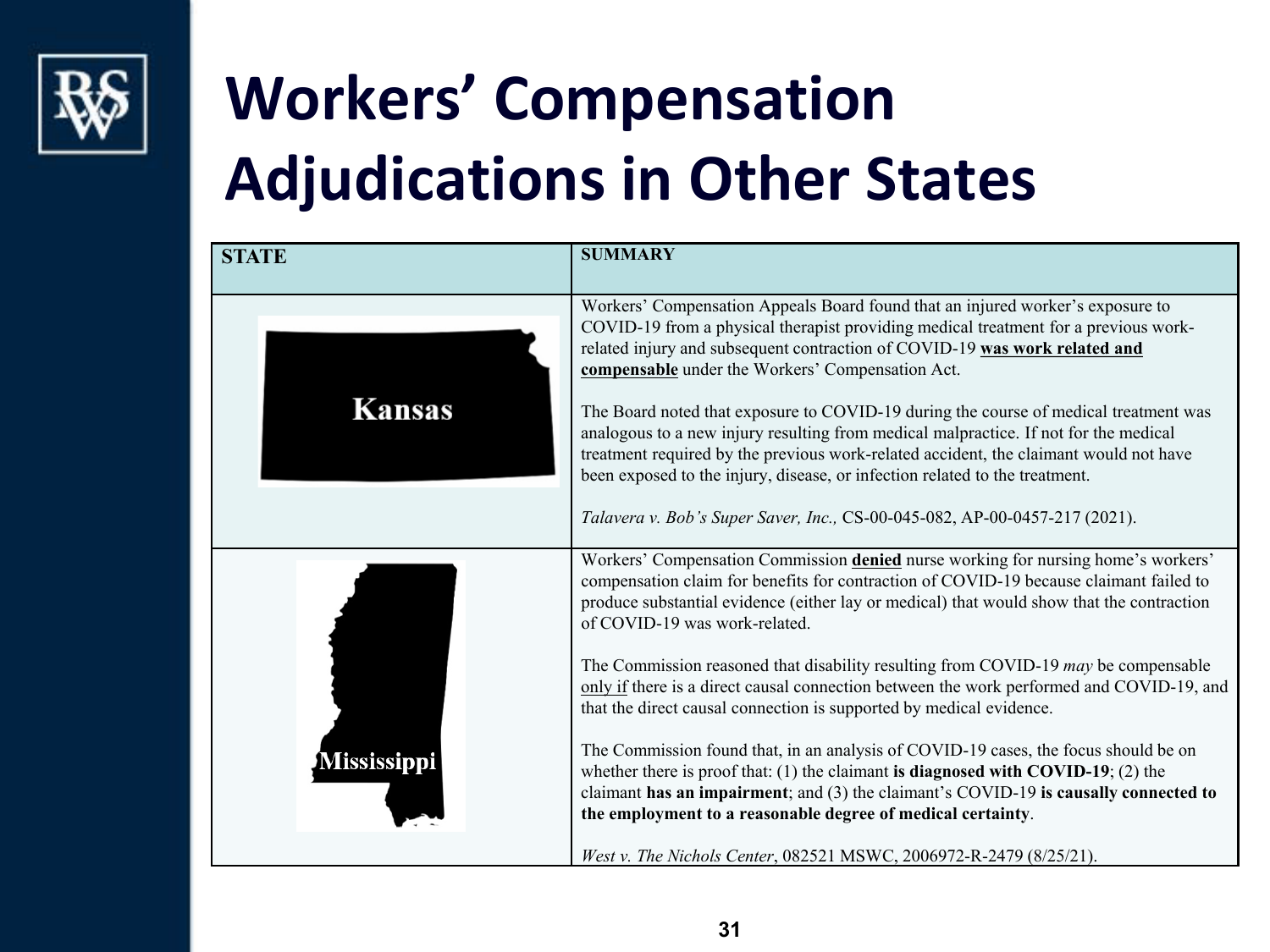

#### **Workers' Compensation Adjudications in**

#### **Other States**

| <b>STATE</b>    | <b>SUMMARY</b>                                                                                                                                                                                                                                                                                                                                                                                                             |
|-----------------|----------------------------------------------------------------------------------------------------------------------------------------------------------------------------------------------------------------------------------------------------------------------------------------------------------------------------------------------------------------------------------------------------------------------------|
|                 | Workers' Compensation Board found that claimant failed to establish that his contraction<br>of COVID-19 was an accident that arose out of his employment as a correctional officer.                                                                                                                                                                                                                                        |
|                 | The Board held that when alleging that COVID-19 has been contracted at work, a claimant<br>may show that an accident occurred in the course of employment by demonstrating<br>prevalence, which can be shown when evidence of the nature and extent of work activities<br>include significant contact with the public and/or coworkers in an area where COVID-19 is<br>prevalent.                                          |
| <b>New York</b> | Here, claimant did <b>not</b> demonstrate prevalence because he failed to indicate whether other<br>coworkers and inmates, who allegedly tested positive for the illness were in close<br>proximity to the claimant or when these other individuals tested positive. Also, claimant<br>did not go to work for a period of time preceding his COVID-19 diagnosis, during which<br>he engaged in other activities.           |
|                 | NYS Department of Corrections (2021).                                                                                                                                                                                                                                                                                                                                                                                      |
|                 | Workers' Compensation Board found that police officer who alleged that he had contracted<br>COVID-19 as a result of his employment presented sufficient evidence to demonstrate<br>that he suffered an accident in the course of his employment resulting in causally<br>related COVID 19 infection.                                                                                                                       |
|                 | The Board held that prevalence is evidence of significantly elevated hazards of<br>environmental exposure that are endemic to or in a workplace, which demonstrates that the<br>level of exposure of extraordinary. Public-facing workers and workers in highly prevalent<br>COVID-19 environments are workers who can show that exposure was at such a level of<br>elevated risk as to constitute an extraordinary event. |
| <b>New York</b> | Here, the board determined that the positive COVID-19 test produced by the officer, who<br>was subjected to a series of interactions with the public, satisfied the requirement of prima<br>facie medical evidence between it documented the illness. Thus, the board concluded that<br>there was sufficient evidence to show that the officer suffered an accident in the course of<br>employment.                        |
|                 | Employer: County of Nassau Civil Service (2021).                                                                                                                                                                                                                                                                                                                                                                           |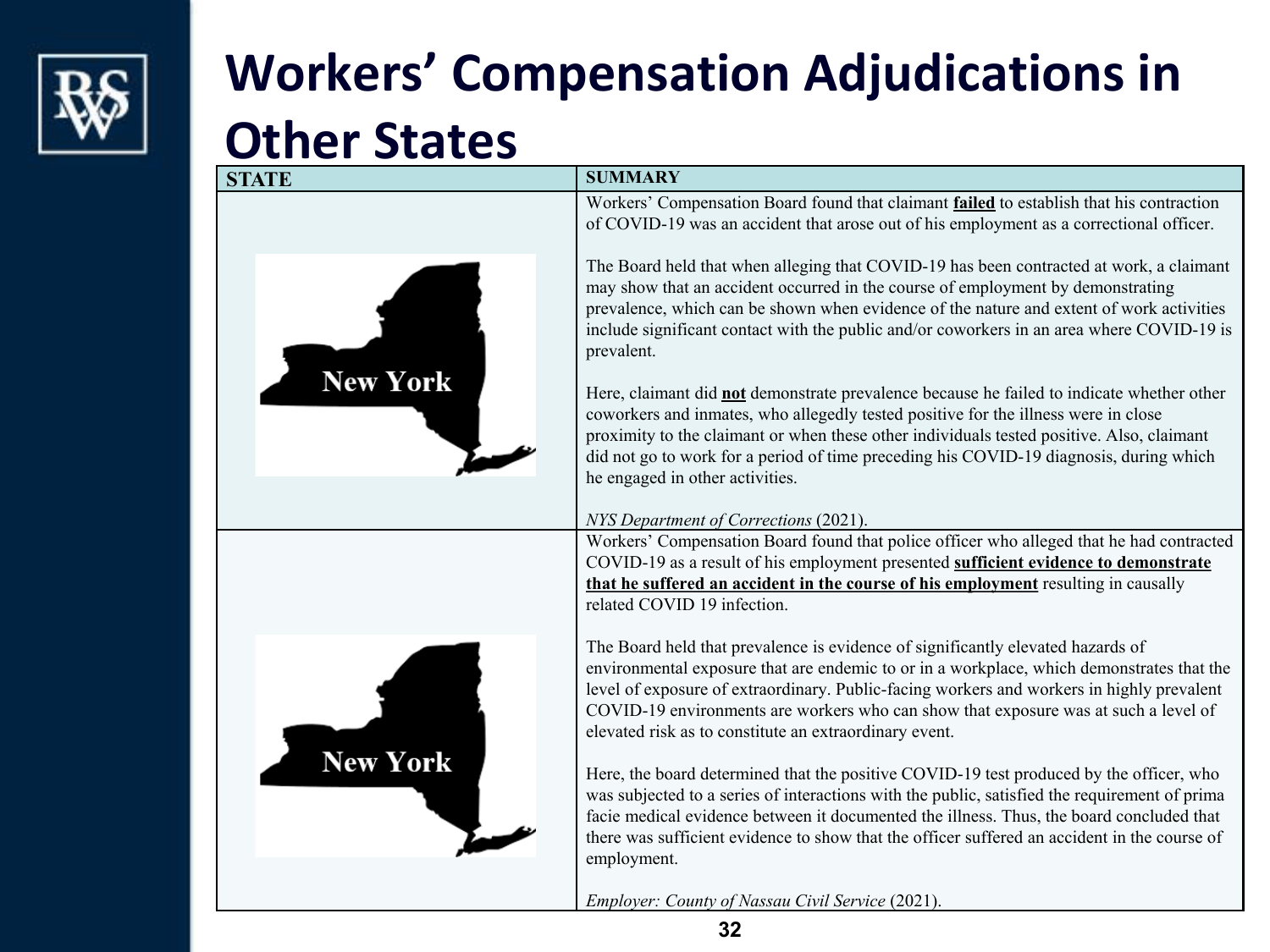

### **Workers' Compensation Adjudications in Other States**

| <b>STATE</b>    | <b>SUMMARY</b>                                                                                                                                                                                                                                                                                                                                                                                                                                                                                                                                                                |
|-----------------|-------------------------------------------------------------------------------------------------------------------------------------------------------------------------------------------------------------------------------------------------------------------------------------------------------------------------------------------------------------------------------------------------------------------------------------------------------------------------------------------------------------------------------------------------------------------------------|
| <b>New York</b> | Workers' Compensation Board found that a <b>positive COVID 19 test is sufficient prima</b><br>facie medical evidence for a COVID 19 Workers' Compensation claim.<br>Here, claimant allegedly contracted COVID 19 while driving for Uber. The Board found<br>that claimant's positive COVID 19 test constitutes prima facie medical evidence because it<br>documents the claimant's COVID 19 illness and there is no requirement that prima facie<br>medical evidence, in itself, show a causal link between the injury and employment.<br>New York Black Car Operator (2020). |
|                 |                                                                                                                                                                                                                                                                                                                                                                                                                                                                                                                                                                               |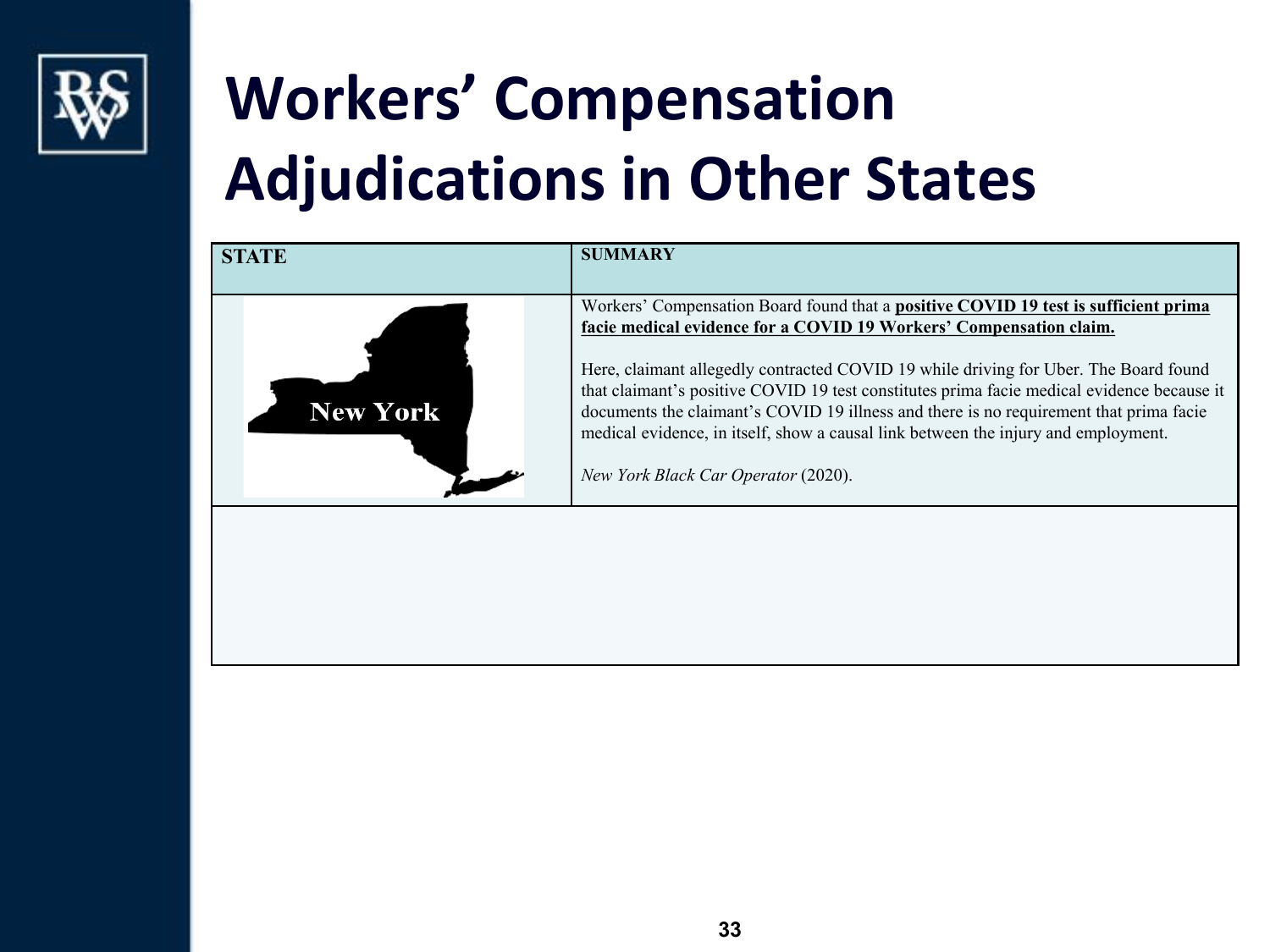

### **Proper Measures To Implement in Anticipation of Potential Claims**

In order to diminish and reduce any reasonable probability that any claim of COVID-19 was contracted "on the job", through any employment related activity or from an infected co-employee, it is highly advised that all proper safety measures be immediately taken to shield and protect your workforce from contraction of the disease, including but not limited to the following:

1. Posting throughout the place(s) of employment, company vehicles, emails, etc., and with continuous written updates to all employees, managers, supervisors, and all persons on the business premises, the requirement for following all reasonable safety measures, including all CDC hygiene guidelines for hand washing, sanitation, personal protective gear, social distancing, quarantine measures, and all proper measures;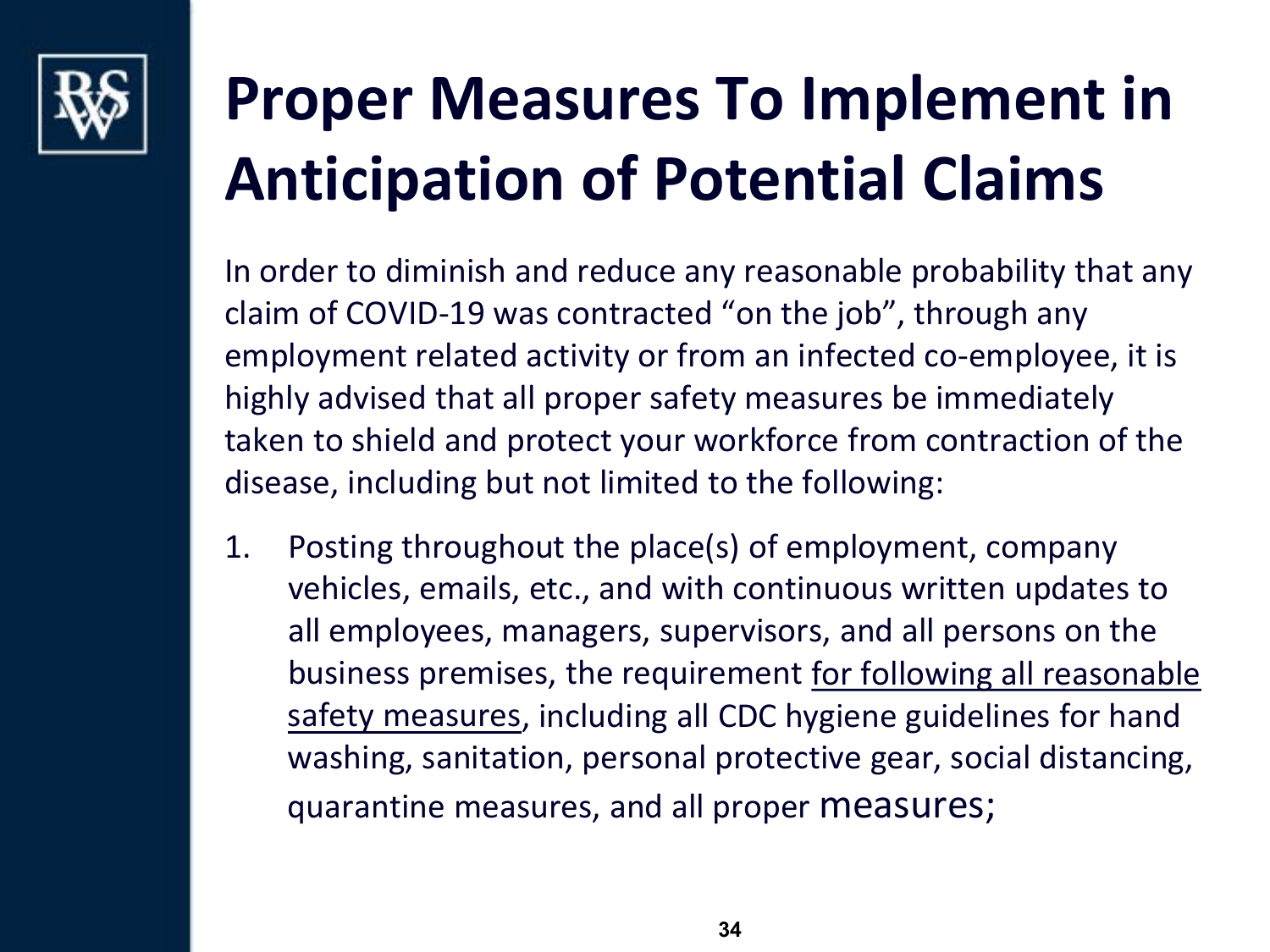

### **Proper Measures To Implement in Anticipation of Potential Claims**

2. Removing employees who test positive (or who have any family member or other relevant person who has tested positive), or who have any symptoms of COVID-19, from the workforce immediately;

3. Follow all federal and state proclamations on business shutdown of operations and allowed essential business functions; and

4. Notify on a continuous basis in writing all employees and all persons on the business premises, of the requirement to follow all aforementioned measures to protect them from contraction of COVID-19.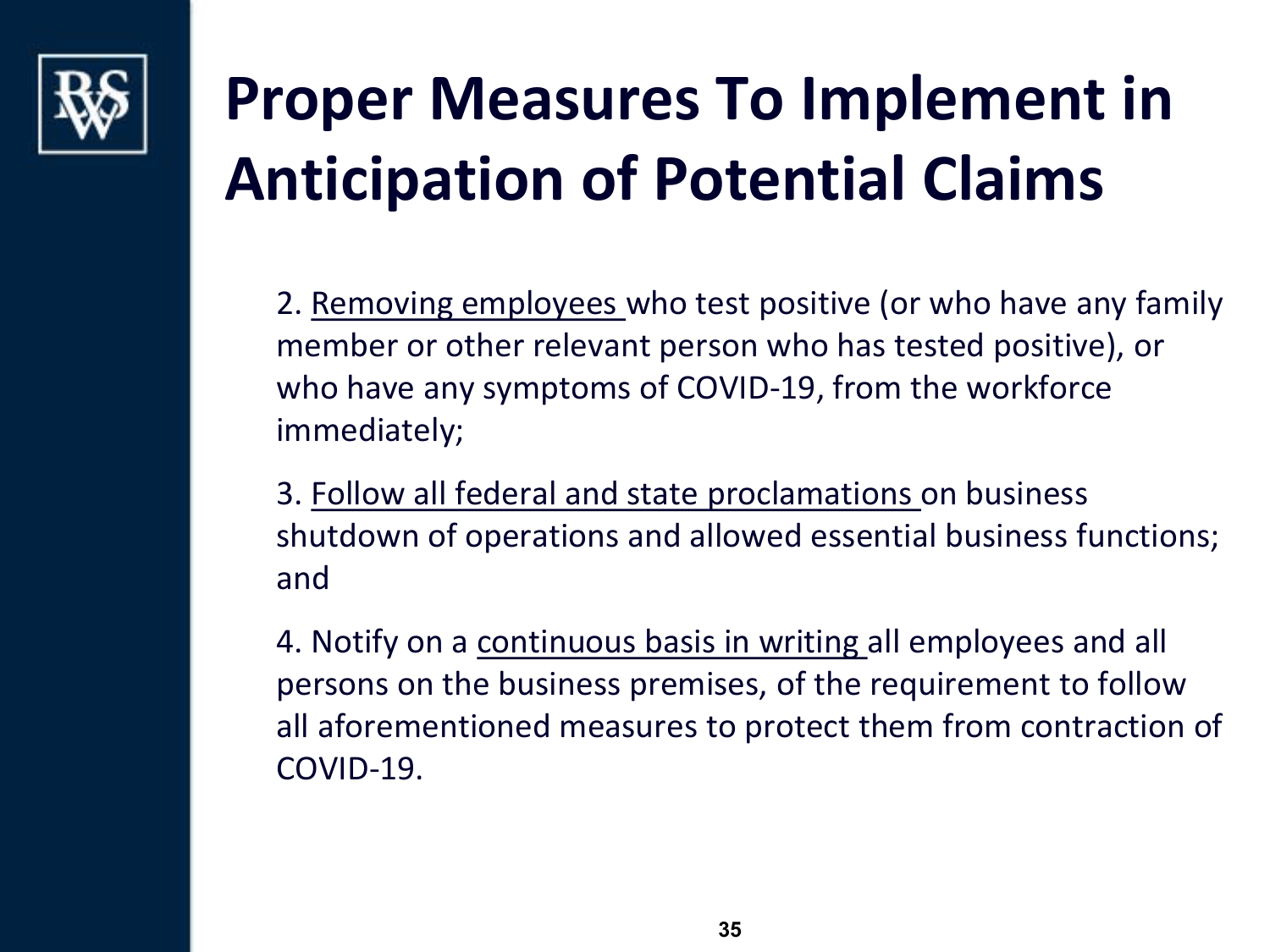

### **Defense Measures Upon Notification Of An Alleged Occupational Disease Contraction of Covid-19**

Upon notification of any potential claim by an employee and/or dependent of a deceased employee, alleging any potential for occupationally contracted COVID-19 claim, it is imperative that the employer conduct immediate investigatory measures, including:

- 1. Obtaining all relevant personnel and employment file documentation, clarifying the specific job duties and requirements outlining the specific nature of the employee's particular job duties for evaluation of any possible unique causal exposure connection basis for COVID-19 contractions;
- 2. Obtaining all pertinent information regarding all recent habits, company cell phone and dispatch records verifying all locations, points of travel and activities of the employee, both on the job and off the job;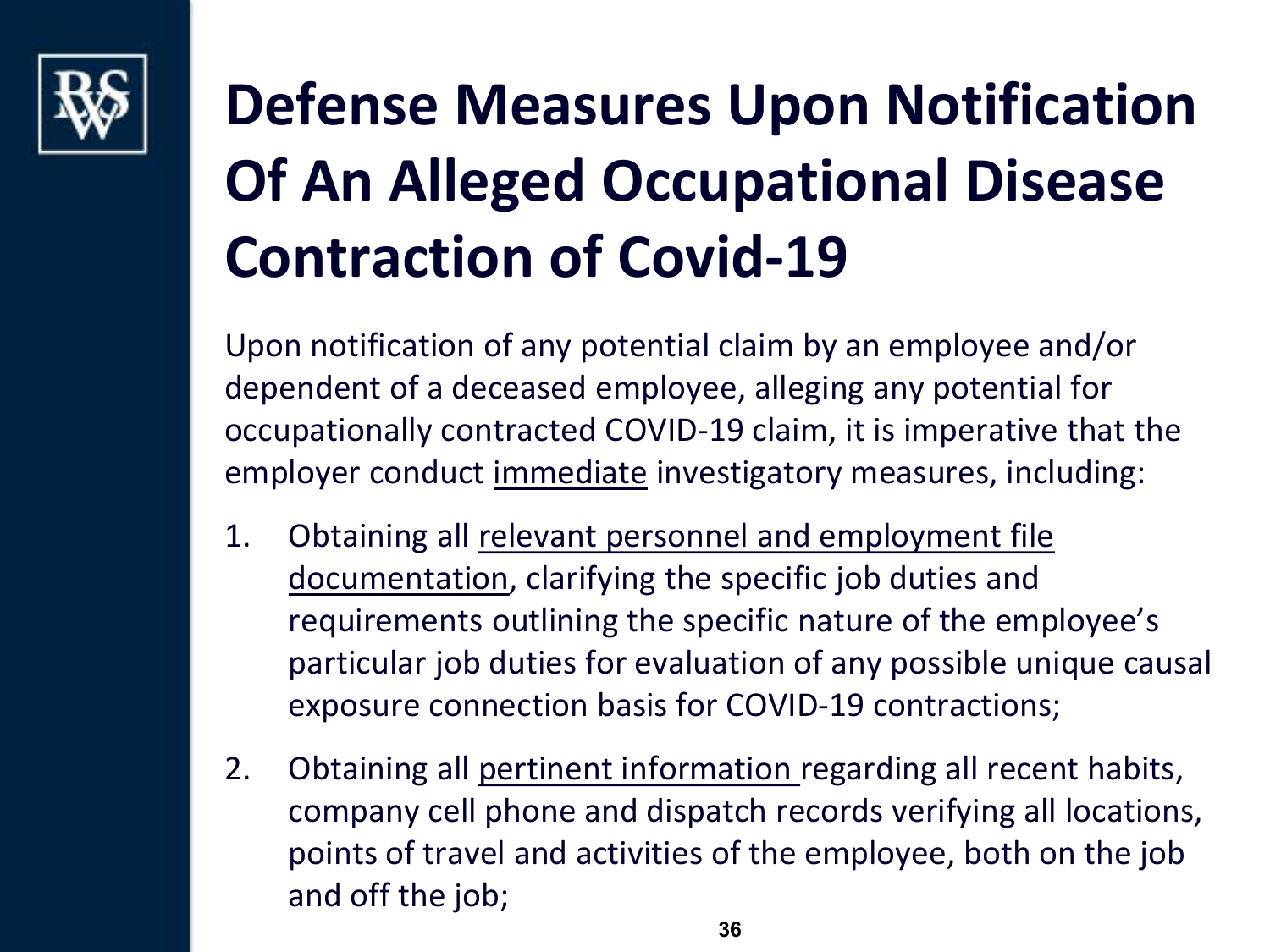

### **Defense Measures Upon Notification Of An Alleged Occupational Disease Contraction of Covid-19**

3. Obtaining all pertinent medical records, death certificate records, and obituary information, through a medical release if needed, to expedite receipt of such information for evaluation of the claim and issuing the relevant Louisiana Workforce Commission Forms; and

4. Obtaining any and all pertinent social media public posts, recent travel information, other jobs held, family or friend health conditions and interactions, and other information which may provide probative evidence that the contraction of the COVID-19 virus was not occupationally related nor unique to the peculiar job duties of the employee.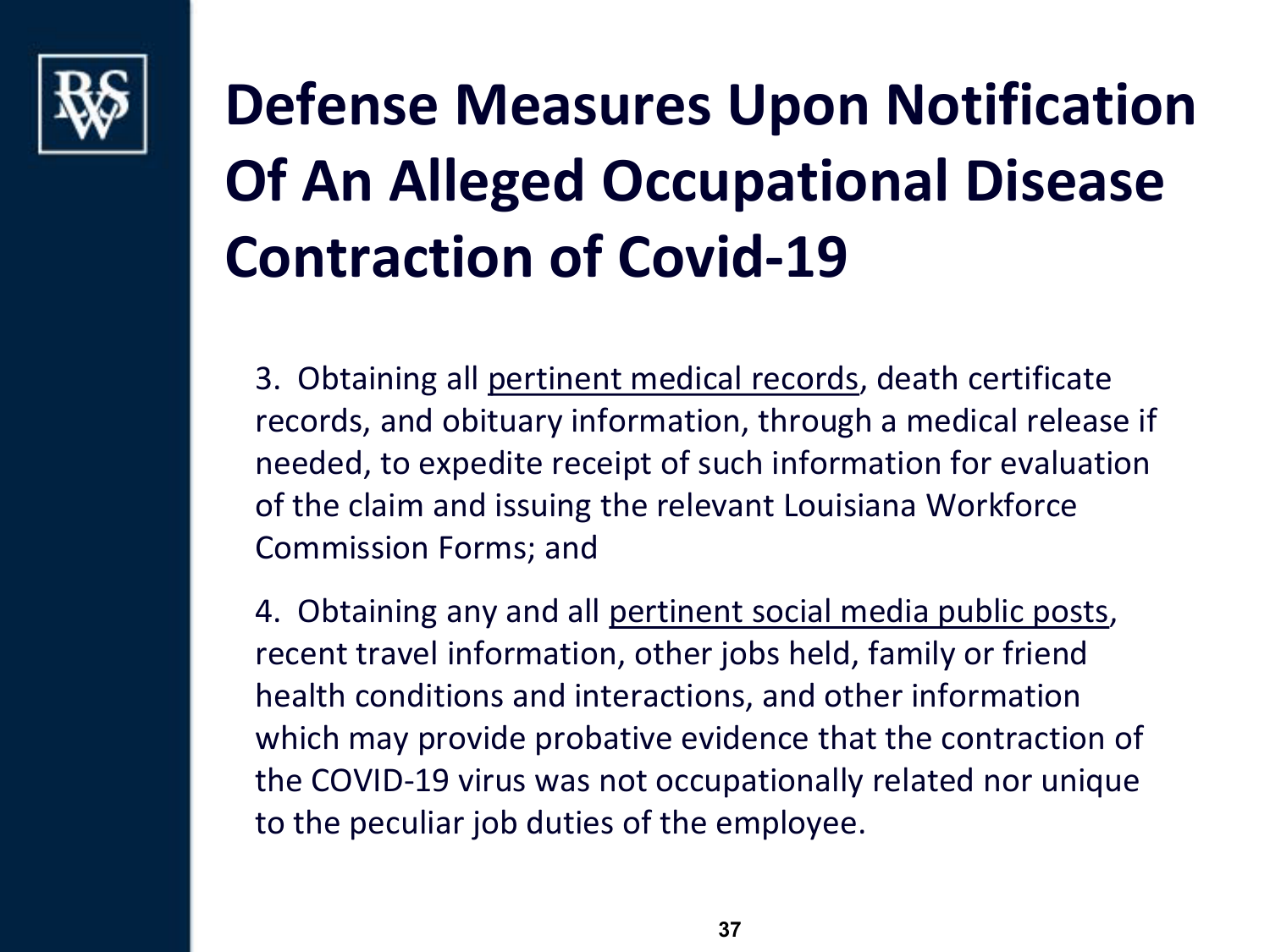

## **Conclusion**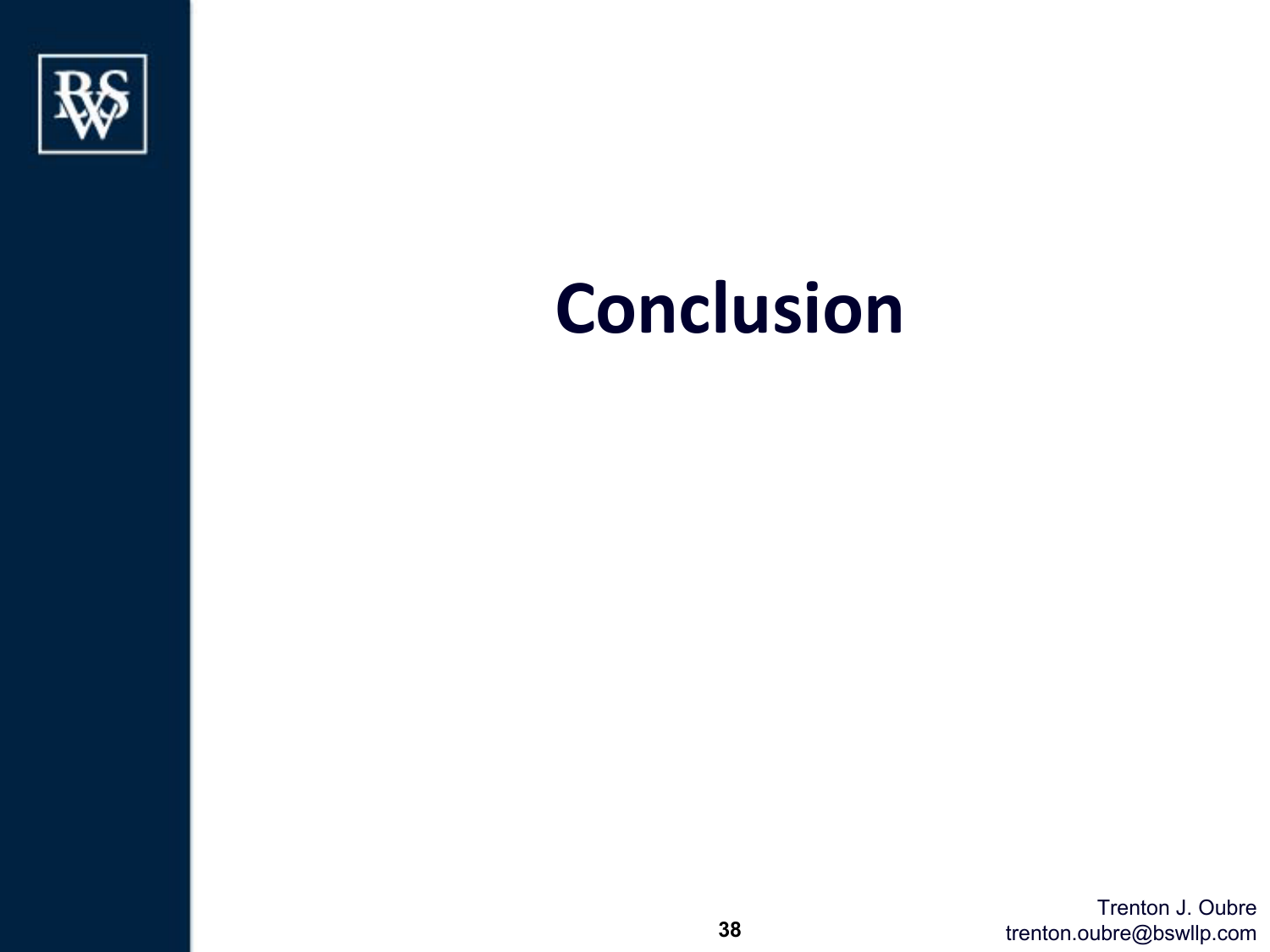

Although the burden of proof in establishing causation for COVID-19 as a covered employment occupational disease will be difficult for claimants to meet, COVID-19 may provide the ideal unique disease to allow employees to meet this significant burden. COVID-19 has certainly placed a strain on certain occupations, and the extraordinary exposure possibilities and stress employees are currently experiencing may not be considered "typical" of normal workplace stress. With this in consideration, the key is how quickly and prudently employers and their insurers investigate and respond to these claims.